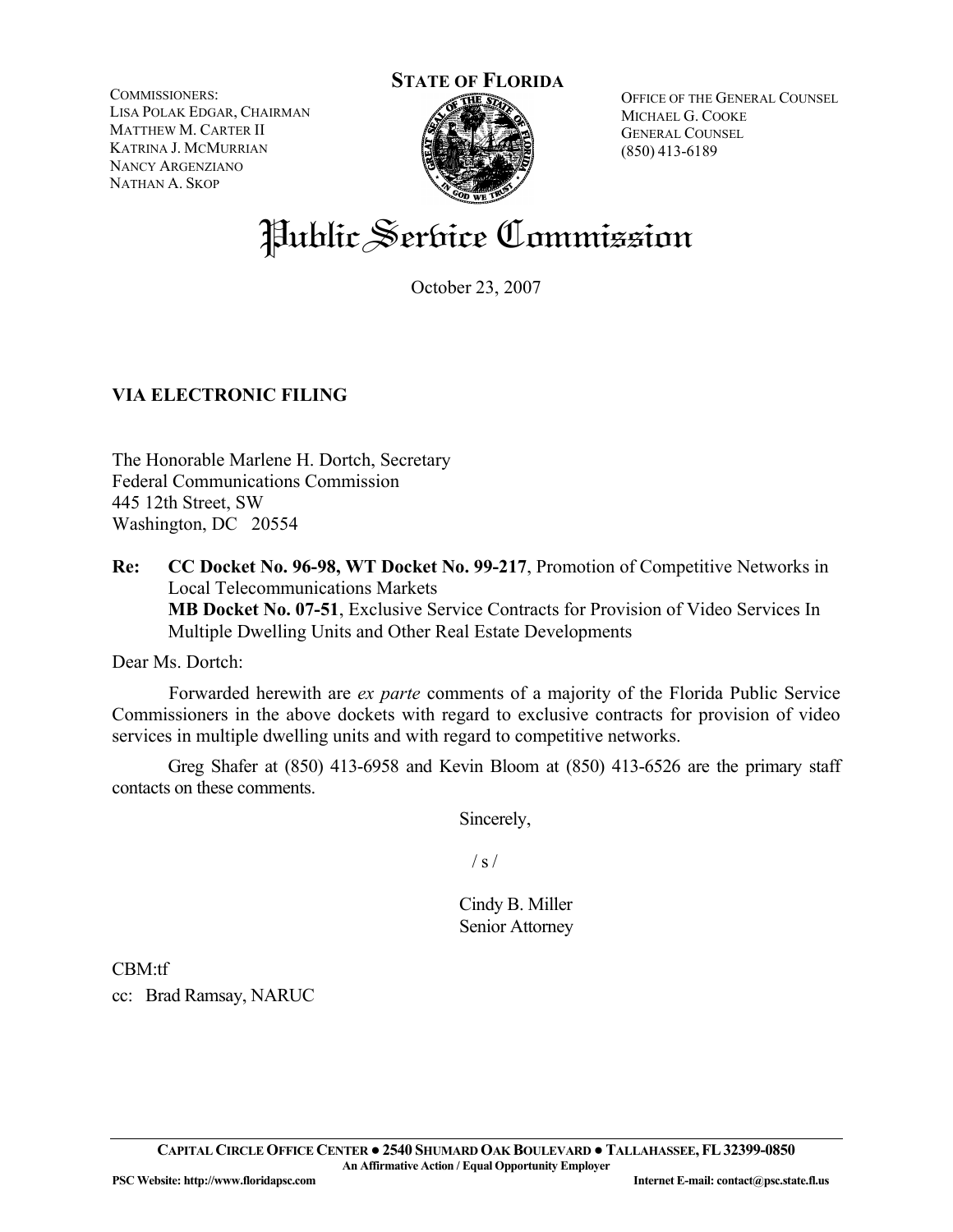# **Before the Federal Communications Commission Washington, D.C. 20554**

| In the Matter of<br>Promotion of Competitive Networks in Local<br><b>Telecommunications Markets</b>                                    | CC Docket No. 96-98<br>WT Docket No. 99-217 |
|----------------------------------------------------------------------------------------------------------------------------------------|---------------------------------------------|
| Exclusive Service Contracts for Provision of Video<br>Services In Multiple Dwelling Units and Other Real<br><b>Estate Developments</b> | MB Docket No. 07-51                         |

# **EX PARTE COMMENTS OF THE FLORIDA PUBLIC SERVICE COMMISSION**

SUBMITTED BY

COMMISSIONER MATTHEW M. CARTER II

COMMISSIONER KATRINA J. MCMURRIAN

COMMISSIONER NANCY ARGENZIANO

COMMISSIONER NATHAN A. SKOP

CHAIRMAN LISA POLAK EDGAR DOES NOT CONCUR WITH THE SUBMISSION OF THESE EX PARTE COMMENTS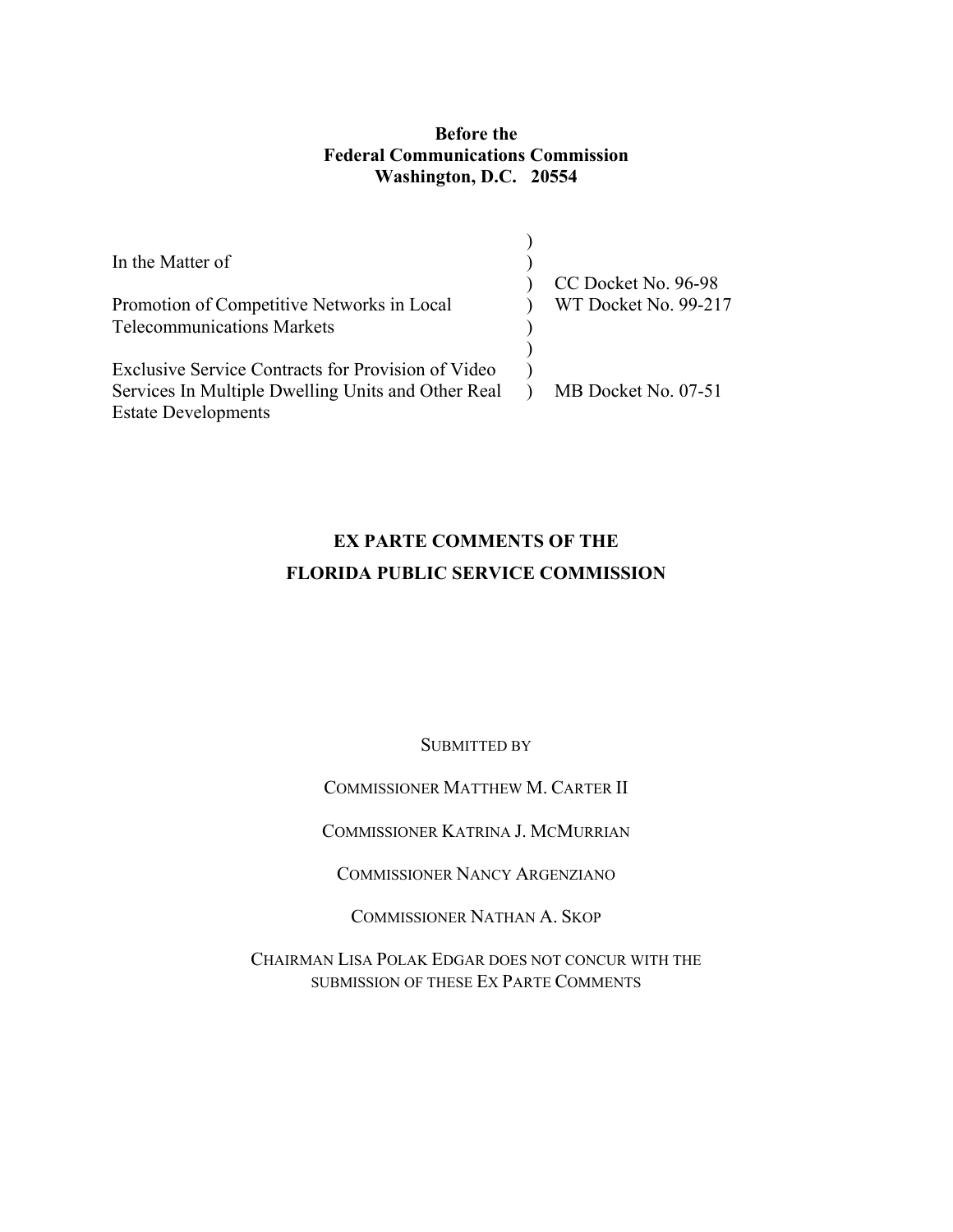#### **Introduction**

The Florida Public Service Commission (FPSC) submits the following ex parte comments in response to the Federal Communications Commission's (FCC) invitation to refresh the record in WT Docket No. 99-217; CC Docket No. 96-98, Regarding Promotion of Competitive Networks in Local Telecommunications Markets. Specifically, the FPSC directs its comments to the aspect of the notice seeking comments "in light of marketplace and industry developments" (Federal Register/Vol 72, No. 103, May 30, 2007).

In its notice of proposed rulemaking, (page 33, paragraph 61) the FCC writes, "We seek comment on the extent to which, and under what circumstances, the ability to enter into exclusive contracts materially advances the ability of competitive carriers to serve customers in multiple tenant environments. We also seek comment on whether end users may benefit from a property owner's ability to enter into exclusive contracts, for example by negotiating a discount with the carrier."

#### **Federal and Florida Law**

Under the 1996 Act, incumbent local exchange carriers (ILECs) have been designated as eligible telecommunications carriers (ETCs) and thus have an obligation to provide supported services<sup>1</sup> throughout their service territory. Supported services make up the essential components of what is referred to in Florida law as basic local service.<sup>2</sup> In addition, Florida local exchange telecommunications companies have an obligation to provide basic local service to any person requesting it in a reasonable time period.<sup>3</sup> Florida law also provides relief to local exchange telecommunications companies from the obligation to serve in certain multitenant

 $\overline{a}$ 

<sup>&</sup>lt;sup>1</sup> Under Federal rules supported services include the following: (1) voice grade access to the public switched network; (2) local usage; (3) dual tone multifrequency signaling; (4) single-party service; (5) access to 911 or E911 emergency service; (6) access to operator services; (7) access to interexchange (long distance) service; (8) access to directory service; and (9) toll limitation or blocking for qualifying low-income customers.

<sup>&</sup>lt;sup>2</sup>See Section 364.021(1), Florida Statutes.

 $3$  See Section 364.025(1), Florida Statutes.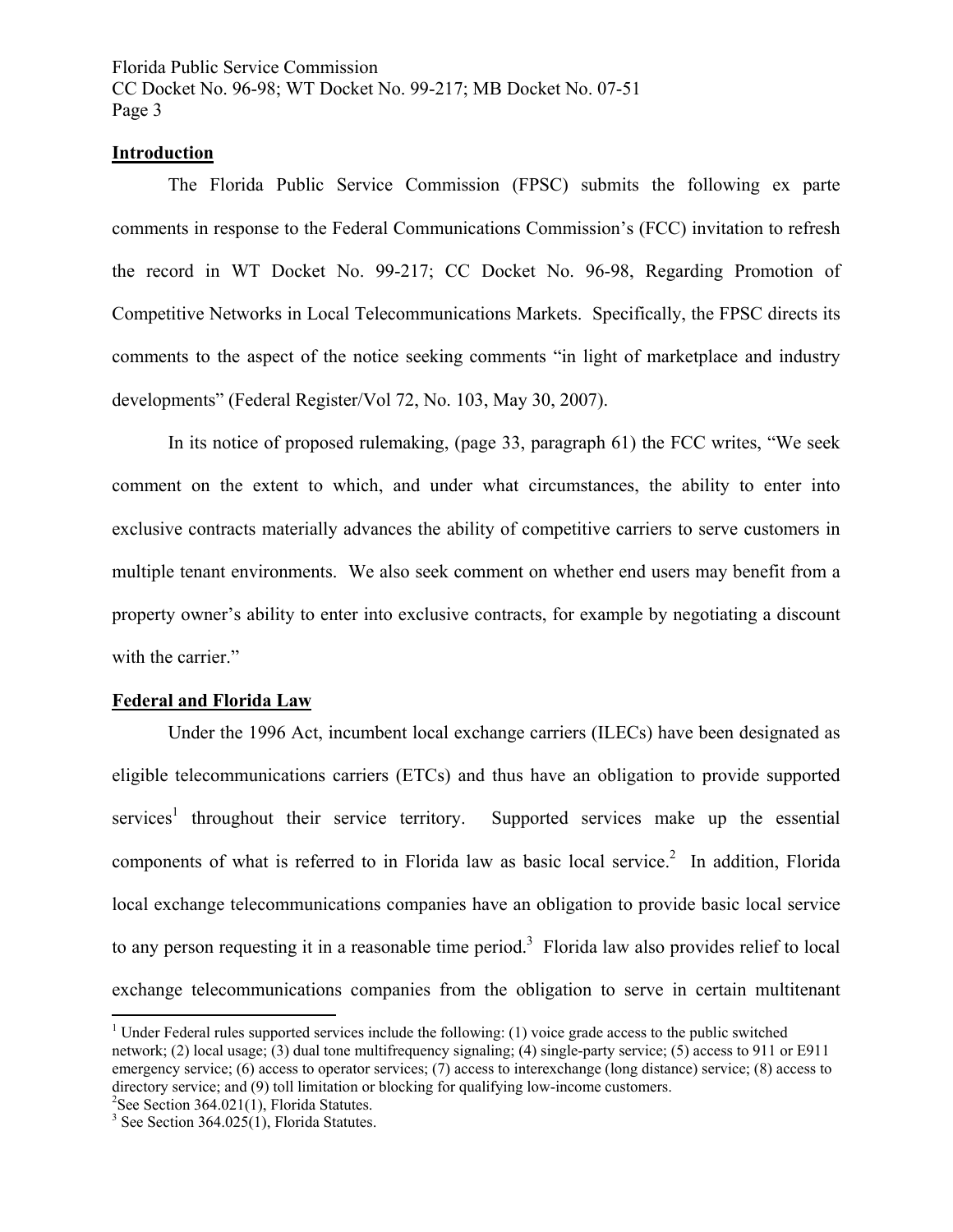business and residential developments that meet specific conditions. The Florida law also provides for the FPSC to grant relief from the obligation to serve if it is deemed that good cause has been shown.<sup>4</sup>

# **Florida Public Service Commission Experience**

Some developers and property owners in the Florida market have negotiated exclusive contracts for video and data services with cable providers and have relied on the ILEC's obligation to serve in order to secure telecommunications service for particular developments. In situations where developers, property managers, or building owners have secured exclusive contracts for video and data services from alternative providers and requested voice service from ILECs, ILECs have argued that it is uneconomic for them to provide voice only services and therefore they should be relieved of the obligation to serve.

Since July 1, 2006, the FPSC has had the responsibility of ruling on petitions from ILECs that wish to be relieved of carrier-of-last-resort obligations in multitenant businesses or residential properties pursuant to Section 364.025, Florida Statutes. The statute outlines certain conditions under which an ILEC may receive an exemption from its obligation to serve and also provides for a lifting of the obligations "for good cause shown," the discretion for which rests entirely with the FPSC. In each petition brought before the FPSC under the "good cause shown" provision of Section 364.025, Florida Statutes, the ILECs contend they have been denied the opportunity to offer video and data services to residential customers because of exclusive contracts between developers and non-ILEC providers. In these circumstances, ILECs argue, the financial return on the infrastructure investment necessary to provide voice service cannot be justified economically, but must be made because of carrier-of-last-resort obligations. Further, the ILECs have contended, the existence of exclusive contracts between property owners and

 4 See Section 364.025(6), Florida Statutes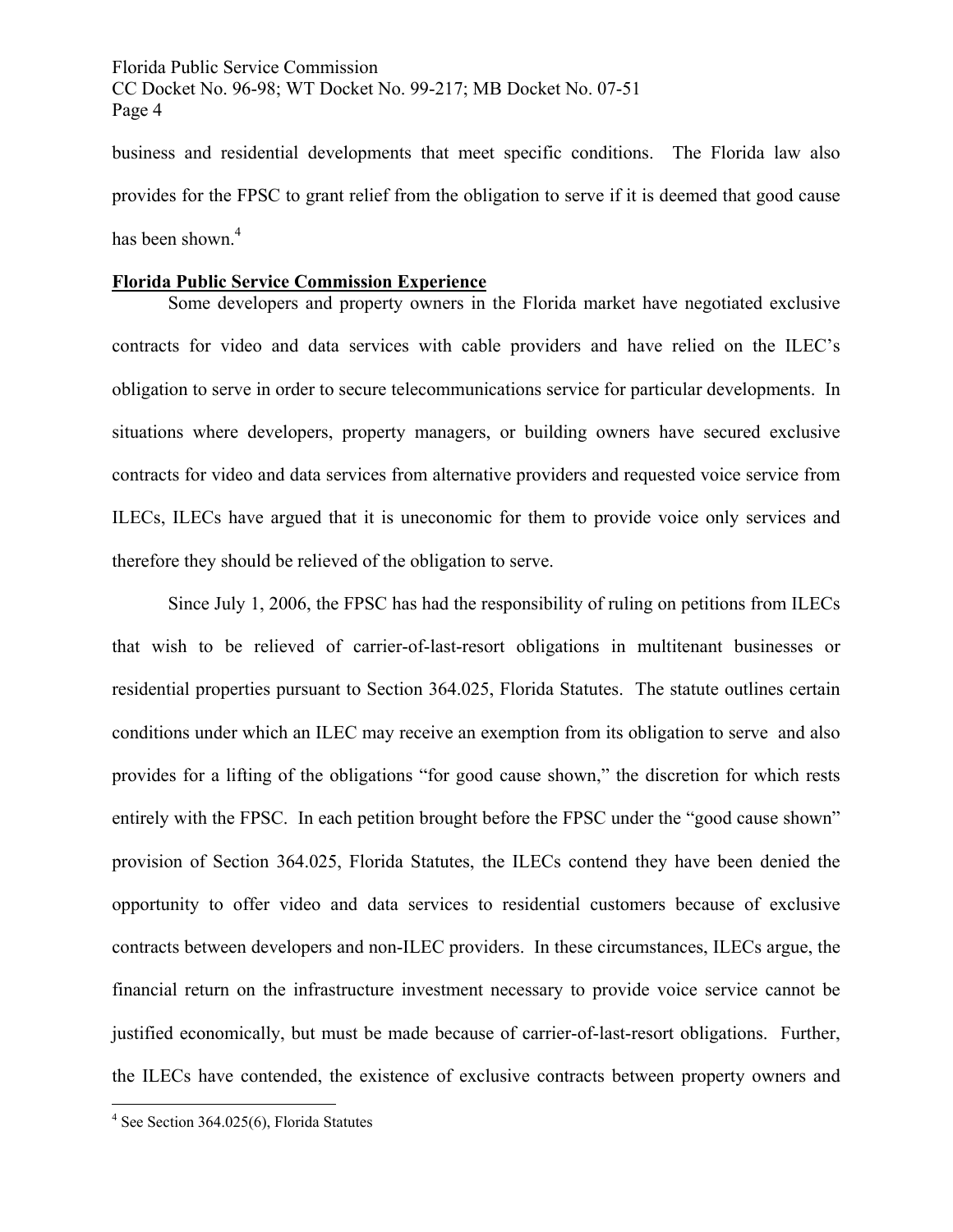non-ILEC video and data services providers denies tenants or residents the opportunity to choose a service provider.

Attached are copies of two orders issued by the Florida Public Service Commission, one denying a petition for relief, the second granting relief from COLR obligations, each involving disputes revolving around the existence of exclusive contracts for data and video services. On September 25, 2007, the FPSC granted a petition for COLR relief but as of the filing date for these comments, a final order has not been issued.

#### **Conclusions and Observations**

The FPSC takes no position at this time on whether exclusive contracts for video, data, and voice services are appropriate. While the result of exclusive contracts for multitenant environments and new developments may result in discounts for end users, exclusive contracts may also have repercussions beyond discounted rates. The Florida experience indicates the use of exclusive contracts for video and data have served to expose differences between separate regulatory frameworks governing cable video providers and telecommunications providers. These differences have created negotiating imbalances, and ultimately may limit consumer choice for telecommunications, video and data services.

In comments filed in MB Docket No. 07-51, Lennar Corporation argues that exclusive contracts serve as a means of attracting investment to new developments and allow developers to avoid unreasonable terms and conditions to obtain necessary infrastructure. In a footnote, Lennar suggests that without exclusive contracts, each incumbent cable provider and incumbent telecommunications provider would be inclined to restrict its investment if the other was present, based on lower projected penetration rates. While Lennar is concerned about the inability to attract service providers without the use of exclusive contracts, the Florida experience has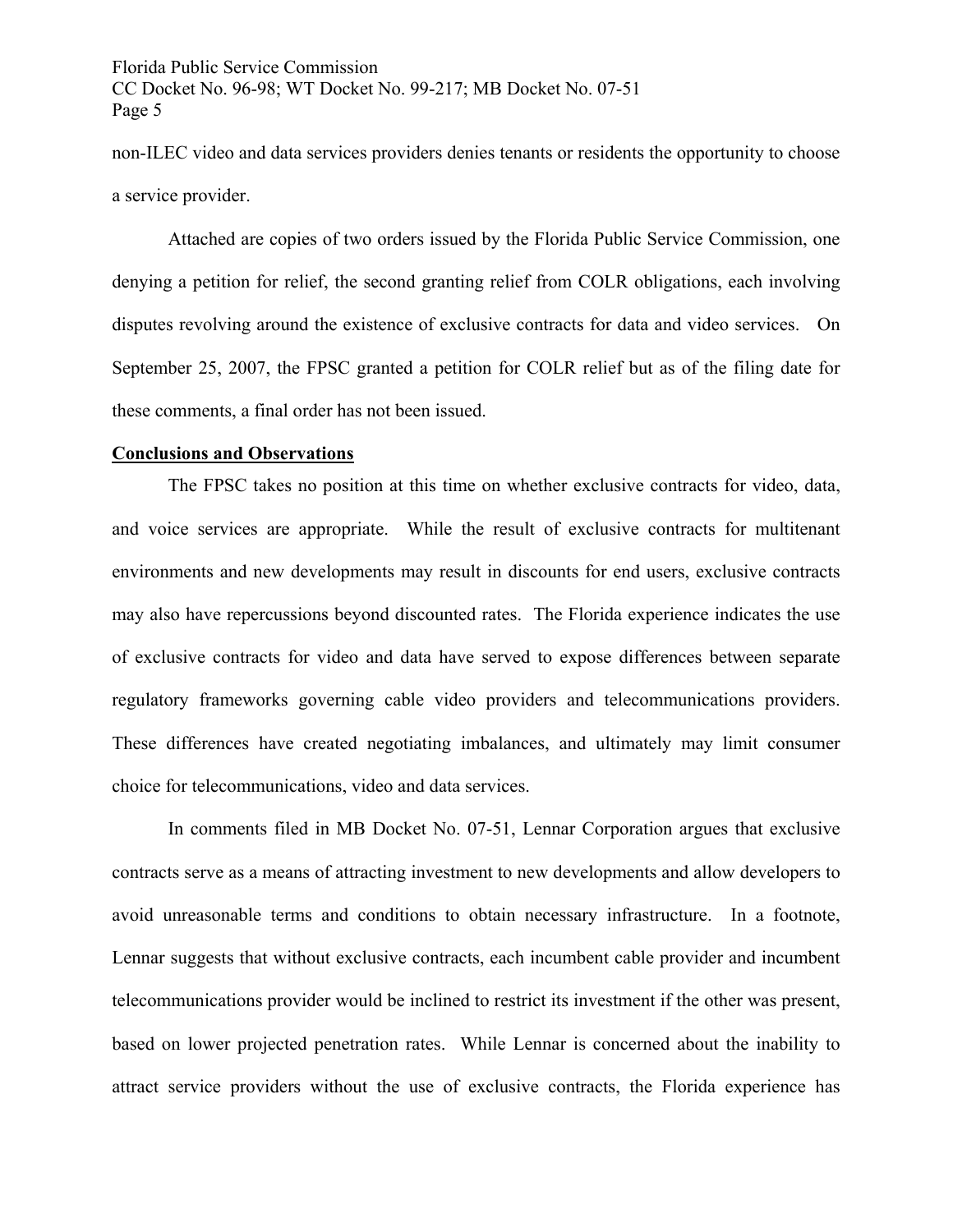revealed an equally troubling outcome: In situations where neither service provider is able to offer voice, video, and data, the presence of an obligation to provide voice services creates an unbalanced negotiating scenario. Developers and property owners seeking exclusive service arrangements for video and data services are able to rely on the ILECs' obligation to provide voice services for their residents. Cable providers, while contractually obligated by build-out requirements, have no statutory obligation to serve, analogous to the carrier-of-last-resort (COLR) obligation imposed on ILECs.

Without commenting on the merits of any previous petition ruled on by the FPSC or any

pending petitions filed pursuant to Section 364.025(6), Florida Statutes, the FPSC offers the

following observations:

The market for video, data, and telecommunications services is developing in an asymmetrical manner with regard to entry as a result of the use of exclusive contracts. A cable provider with an economically viable exclusive contract to provide video and data services in a multitenant environment or a development may lack the incentive or the ability to offer a voice product as part of its service package.

The use of exclusive contracts in multitenant environments and residential communities potentially limits consumer choice and competition. While property owners may negotiate lower end user fees for tenants or residents through exclusive contracts, the collateral effect may be to prohibit or economically discourage consumers from seeking alternative service providers.

Respectfully Submitted,

 $\frac{1}{s}$  /

 Cindy B. Miller, Senior Attorney FLORIDA PUBLIC SERVICE COMMISSION 2540 Shumard Oak Boulevard Tallahassee, Florida 32399-0850

Dated: October 23, 2007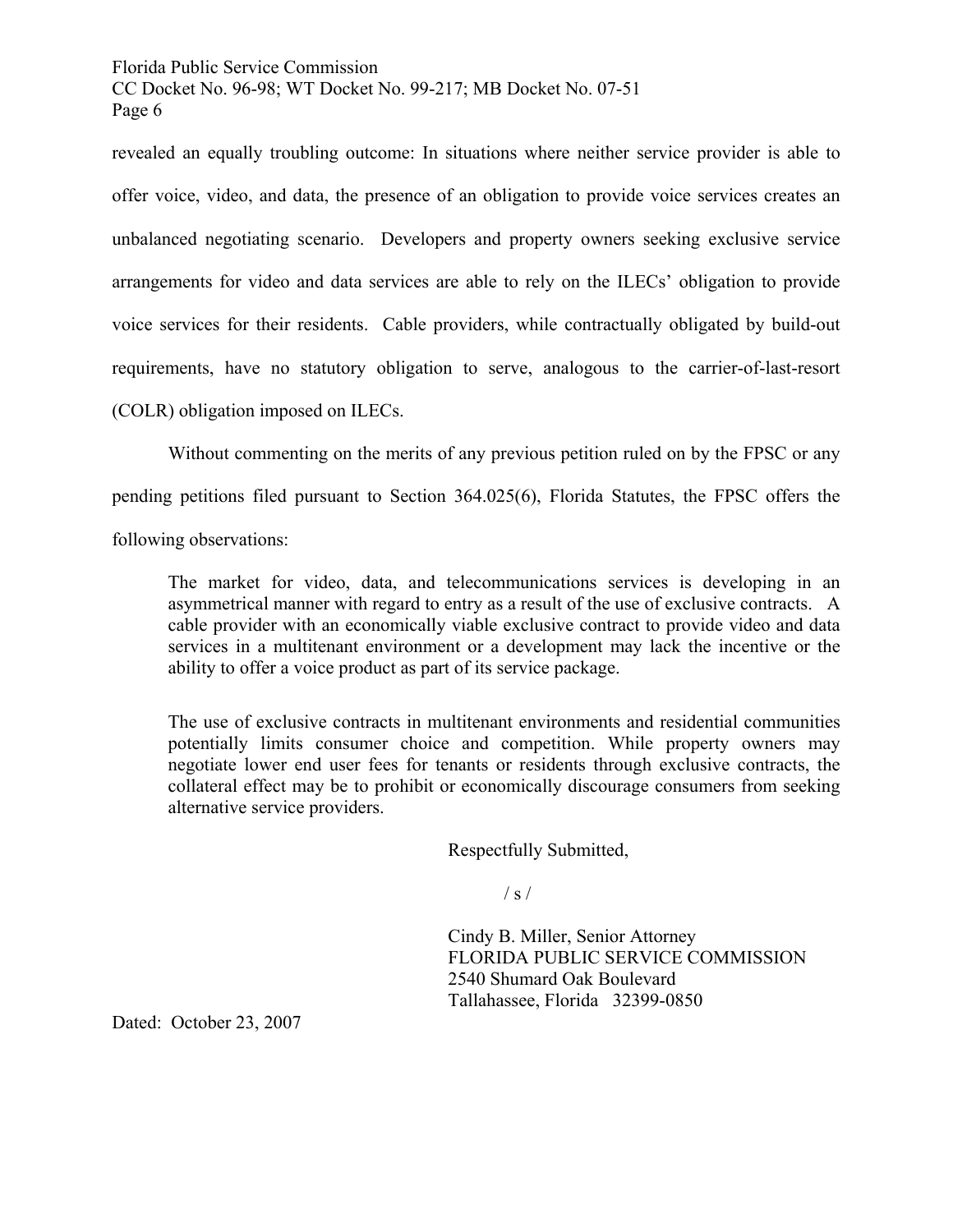Attachment A

#### BEFORE THE PUBLIC SERVICE COMMISSION

| In re: Petition for waiver of carrier of last DOCKET NO. 060763-TL             |  |
|--------------------------------------------------------------------------------|--|
| resort obligations for multitenant property in    ORDER NO. PSC-07-0635-FOF-TL |  |
| Collier County known as Treviso Bay, by    ISSUED: August 3, 2007              |  |
| Embarg Florida, Inc.                                                           |  |

The following Commissioners participated in the disposition of this matter:

# LISA POLAK EDGAR, Chairman MATTHEW M. CARTER II KATRINA J. McMURRIAN

#### ORDER DENYING RECONSIDERATION

#### BY THE COMMISSION:

#### **I. Case Background**

 On November 20, 2006, pursuant to Section 364.025(6)(d), Florida Statutes, Embarq Florida, Inc. ("Embarq") filed its Petition for Waiver of its carrier-of-last-resort ("COLR") obligations in the Treviso Bay subdivision ("Development") in Collier County. Embarq's petition was opposed by the developer, Treviso Bay Development, LLC ("Treviso Bay").

 On February 14, 2007, we conducted a hearing on Embarq's petition. On March 13, 2007, at our regularly scheduled agenda conference, we voted to deny the petition. On April 12, 2007, the Commission issued Order No. PSC-07-0311-FOF-TL denying the petition ("Final Order").

 On April 27, 2007, Embarq filed its "Motion for Reconsideration of Order No. PSC-07- 0311-FOF-TL." On May 4, 2007, Treviso Bay filed its "Response To Embarq's Motion For Reconsideration" ("Response").

#### **II. Embarq's Motion for Reconsideration**

#### A. Issues Involved

 Embarq requests that we reconsider our negative decisions on the following three issues as identified and framed by the parties: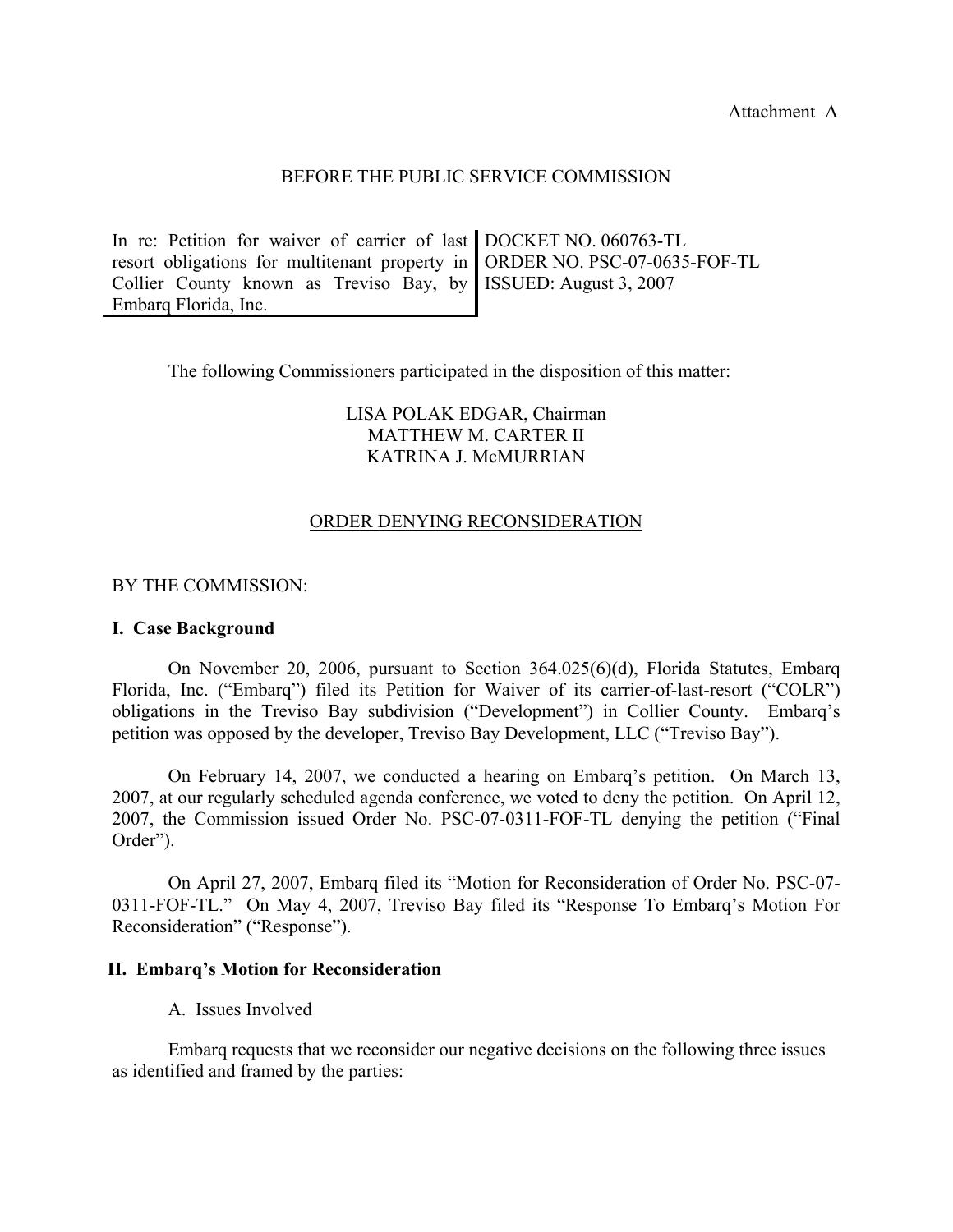**Issue 2:** Has Treviso Bay entered into any agreements, or done anything else, that would restrict or limit Embarq's ability to provide the requested communications service?;

**Issue 3**: Do Treviso Bay's existing agreements make it uneconomic for Embarq to provide the requested communications service to the customers of Treviso Bay?; and

**Issue 5**: Has Embarq demonstrated "good cause" under Section 364.025(6)(d) for a waiver of its carrier-of-last-resort obligation in Treviso Bay?

With respect to Issue 2, Embarq argues that we improperly narrowed the scope of the issue. With respect to Issue 3, Embarq argues that we overlooked or ignored key facts. And with respect to Issue 5, Embarq argues that because of the fundamental mistakes in determining Issues 2 and 3, we are required to reconsider our decision on Issue 5.

# B. Embarq's Theory of the Case

 Embarq's legal theory of the case is straightforward and shapes its motion for reconsideration. Embarq argues a "two-prong" test for determining under the statute that "good cause" exists for relief of the COLR obligation. Specifically, Embarq argues that "good cause" is demonstrated when the ILEC can show *both* of the following:

- 1. provision of voice service to the area would be "uneconomic"; and
- 2. mandated provision of voice services by the COLR is "unnecessary" because "voice or voice replacement service will be available."

 Embarq believes that it has proven the above two propositions. It argues that no one disputes that "voice or voice replacement service will be available." (Motion at 2) Next, Embarq argues that "construction of facilities to provide voice only services is uneconomic and unnecessary" because of Treviso Bay's agreements with Comcast and, implicitly, contrary conclusions are simply unrealistic. (Motion at 2)

# C.Issue 2 - Scope of the Issue

 Embarq states that we "apparently narrowed the scope of the issue to address only whether Treviso Bay had entered into any agreements that physically restrict Embarq's placement of the facilities necessary to provide voice communications to residents of Treviso Bay. (March 13, 2007 Agenda Conference Transcript at page 22)." (Motion at 3) Embarq says this is erroneous because in doing so "the Commission failed to consider or overlooked the plain language of the statement of the issue." (Id.) which in turn led to our overlooking the alleged projected adverse effect of Treviso Bay agreements on Embarq's future market penetration at Treviso Bay.

D. Issue 3 - Uneconomic Argument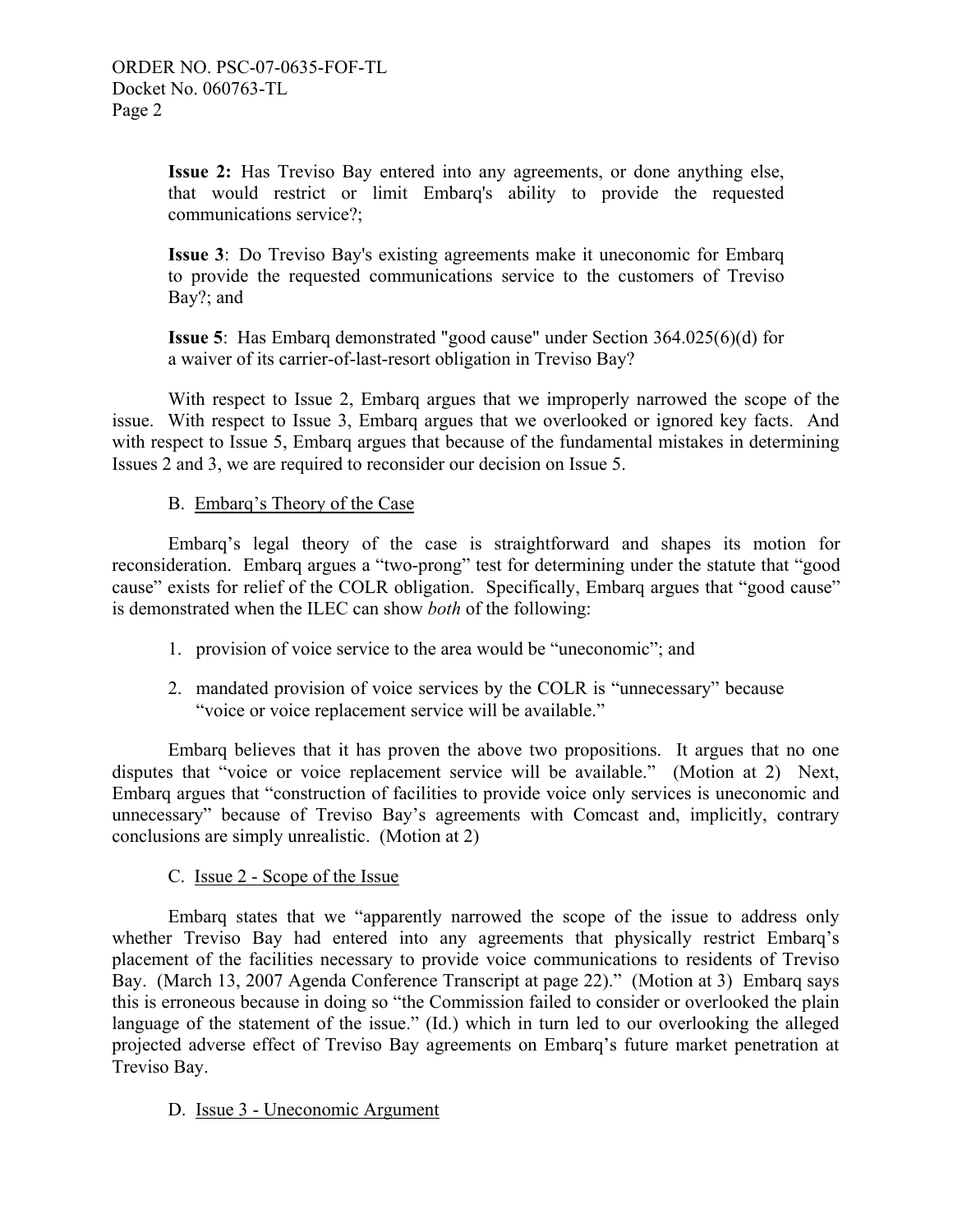ORDER NO. PSC-07-0635-FOF-TL Docket No. 060763-TL Page 3

 Embarq argues that "(i)n concluding that Embarq failed to meet its burden of proof the Commission overlooked, failed to consider or fundamentally misunderstood the evidence offered by Embarq on several key points . . ." (Motion at 6). Four of these are addressed below.

 1. *Net Present Value.* Embarq argues that we committed fundamental error in rejecting its Net Present Value ("NPV") computations. According to Embarq, we used unrealistic inputs to the model and failed to consider evidence that the "Commission's unrealistic penetration assumptions do not generate positive NPV well beyond any reasonable time frame for concluding that an Embarq investment of \$1.3M in capital would be considered economic." (Motion at 7)

 With respect to the alleged unrealistic penetration assumptions, Embarq argues that "(t)he Commission's characterization that only minor changes to the penetration and per customer revenue assumptions produces a positive NPV result is not supported by the record." Basically, Embarq argues that the "minor changes" contemplated by us involved significant percentage increases. Thus, for example, a "67% increase in customers taking service" and "185% increase in the customers taking bundled services" are not "minor'' as characterized by us. (March 13, 2007 Agenda). (Id.)

 2. *Significance of Penetration Rate to NPV Analysis*. We concluded that Embarq's projected market penetration rates "lacked supporting evidence." Our conclusion was based on the record and the testimony of the witnesses. In reviewing the testimony of Messrs. DeChellis and Dickerson, Embarq's two witnesses, we observed that there was some inconsistency in Mr. Dickerson's testimony with respect to the significance of Mr. DeChellis' initial projections. Embarq argues that "the Commission appeared to determine that this 'inconsistency' impaired the evidentiary value of Mr. Dickerson's testimony supporting the penetration rate." (Motion at 10) In reaching this conclusion, we allegedly overlooked or failed to consider the focus of Mr. Dickerson's Direct Testimony on the penetration rate as a key component of the NPV analysis where he allowed that the penetration rate used in the NPV analysis was "optimistic at best." (citation omitted) (Id.)

 3*. Devcon Wireless Rider*. Embarq argues that we also misunderstood the scope and meaning of the rider to the Devcon alarm monitoring agreement relating to wireless monitoring. (Hearing Exhibit No. 5 at page 263) Moreover, Embarq states that we overlooked or failed to consider that Comcast's digital voice service is not a wireless service. Partly as a consequence, we embraced penetration rates that are allegedly too high. (Motion at 11- 13) Embarq argues as follows:

 Notably, the Waiver Order is inconsistent in its representations of the language and meaning of the wireless rider. In the discussion regarding the rider under Issue 2, the Order correctly reflects that the rider applies to "wireless communications via VoIP" rather than to VoIP as a stand alone service (Waiver Order at page 8) In contrast, in the discussion of the rider under Issue 3, the Order incorrectly reflects that the rider applies to wireless or VoIP services, separately. (Motion at 12)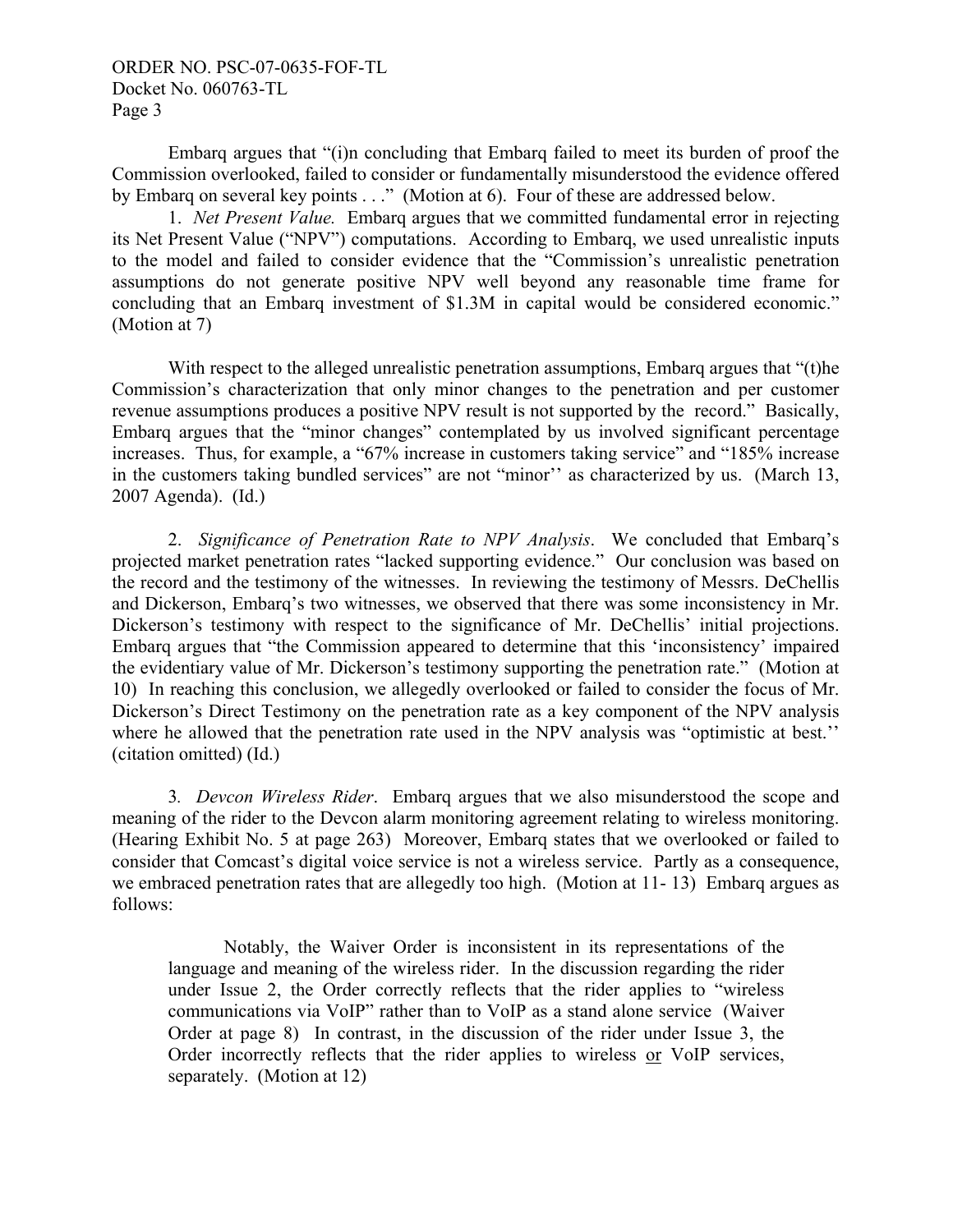4. *Market Share Studies*. Embarq also alleges that "The Commission overlooked or failed to consider factors relating to the market share analyses provided by Embarq that support, rather than contradict, Embarq's projected penetration rate." (Motion at 13) For example, Embarq argues that "the Commission overlooked that Comcast digital voice service will be available to Treviso Bay residents on day one, unlike the majority of the developments in the market share analyses, where cable voice services, in general, became available after Embarq began providing services to the developments." We also allegedly failed to consider that the penetration rates for other developments served by Embarq would result in a positive NPV only after 20 years. (Motion at 14 )

# E. Issue 5 - The "Fallout" or Ultimate Issue of Good Cause

 Embarq seeks reconsideration of our decision with respect to the ultimate issue in this docket, i.e., whether Embarq had established good cause for waiving its COLR obligation. The Final Order explains our decision as follows:

Issue 5 is a fall-out of Issues 1 through 4A, and only addresses whether Embarq has established "good cause" for a waiver of its COLR obligation in Treviso Bay. Having reviewed the affirmative case presented by Embarq based on the evidence adduced and arguments made under the preceding issues, we conclude that Embarq has not demonstrated "good cause" under Section 364.025(6)(d), Florida Statutes, for a waiver of its carrier-of-last-resort obligation in Treviso Bay. Therefore, we deny Embarq's petition. (Final Order at 17)

 Embarq argues that due to the alleged fundamental errors identified above, we should reconsider our decision to deny the petition for waiver of the COLR obligation. Embarq summarizes its arguments as follows:

As Embarq has demonstrated in its request for reconsideration of Issues 2 and 3, the Commission overlooked or failed to consider material evidence that contradicts its findings regarding several key points, including:

- the full scope of the issue to be resolved under Issue 2;
- the lack of record evidence to support the "minor" changes to penetration and per-customer revenue factors, upon which the Commission based its conclusion that Embarq's provision of service to Treviso Bay could produce a positive cash flow;
- the length of time it would take for Embarg's NPV to turn positive even considering upward revisions to the penetration and revenue assumptions;
- the meaning and scope of the wireless rider to the alarm monitoring contract and the nature of Comcast's digital voice service; and
- important facets of the market share studies Embarq introduced to support its penetration assumptions.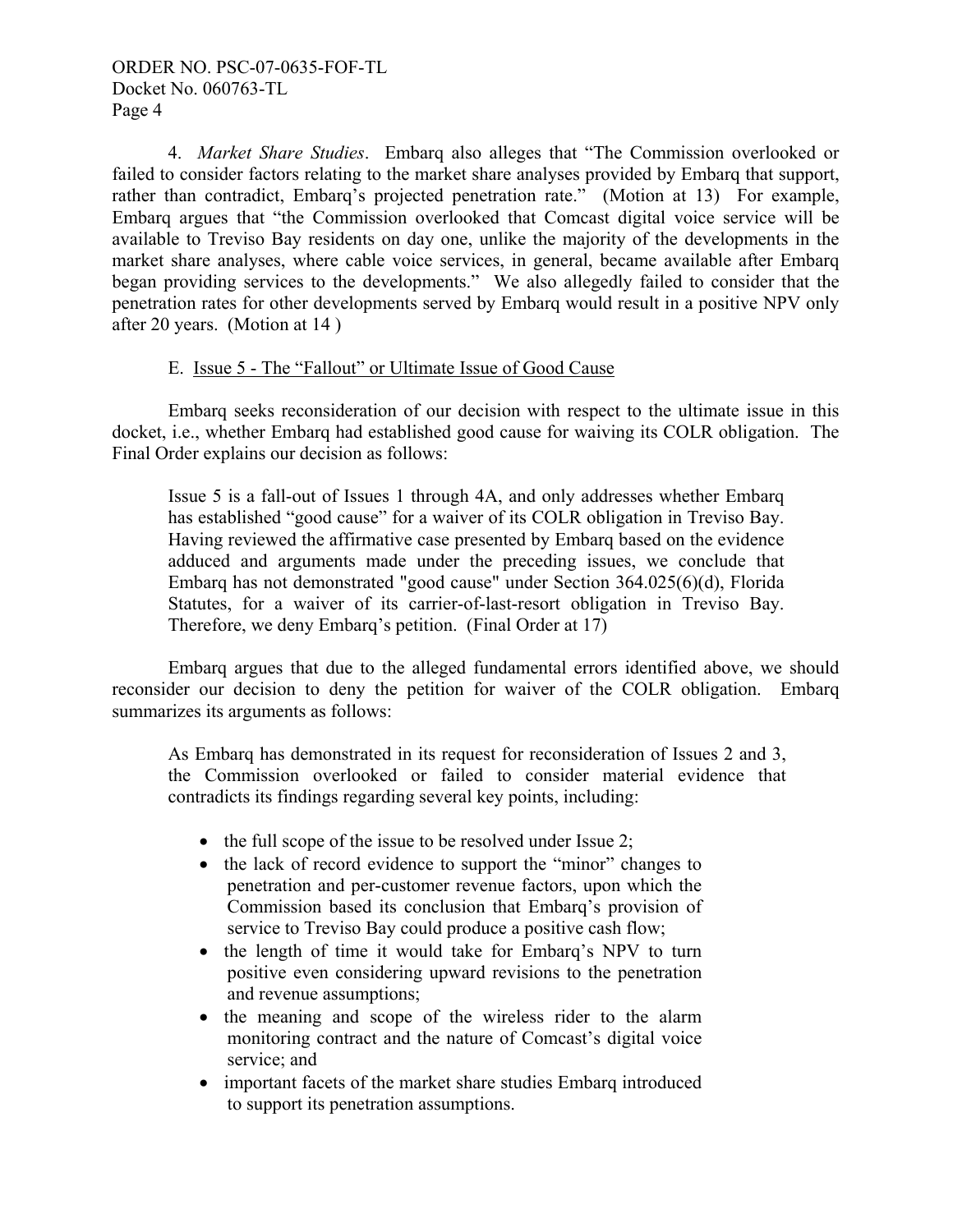Based on these critical issues of fact that the Commission overlooked or failed to consider in reaching its decision to deny Embarq's request for a waiver, the Commission erred in determining that Embarq had failed to meet its burden of proof and should reconsider its decision and grant Embarq's request. (Motion at 15)

# **III. Treviso Bay's Response**

# A. General Response

 Treviso Bay raises general objections to Embarq's motion for reconsideration. For example, Treviso Bay argues that the Final Order reflects thorough consideration of the testimony of Embarq's witnesses as well as Embarq's legal brief. Treviso Bay then argues as follows:

Embarq is thus effectively arguing that the Commission, having considered everything that it specifically mentioned in the Order Denying COLR Waiver, "overlooked or failed to consider" a raft of other information that Embarq provided. In fact, the opposite – and far more reasonable – inference should be drawn: that the Commission considered all evidence in the record, but, quite naturally, only recited and referred to what it deemed most important in its Order Denying COLR Waiver. (TB Response at 3, footnote omitted)

Treviso Bay further emphasizes that discretionary omission of some facts from the discussion in a final order does not render it infirm. Treviso Bay argues in essence that the Final Order appropriately served its purpose to reflect "the fundamental holding of the case is that Embarq has not demonstrated 'good cause' to justify relief from its COLR obligations." (TB Response at 5)

# B. Issue 2 - Scope of the Issue

In its Response, Treviso Bay counters that "(t)he key words in this issue statement are 'restrict,' 'limit,' and 'ability'." Treviso Bay then provides definitions of these words from Webster's Ninth New Collegiate Dictionary, as follows:

- "Restrict" means "to confine within bounds; to place under restrictions as to use or distribution."
- "Limit" means "to assign certain limits to; to restrict to set bounds or limits."
- "Ability" means "the quality or state of being able; *esp.*: physical, mental, or legal power to perform."

(TB Response at 6) Treviso Bay thus argues that we did not narrow the scope of the issue, but rather used the ordinary meaning of the words to properly define the scope.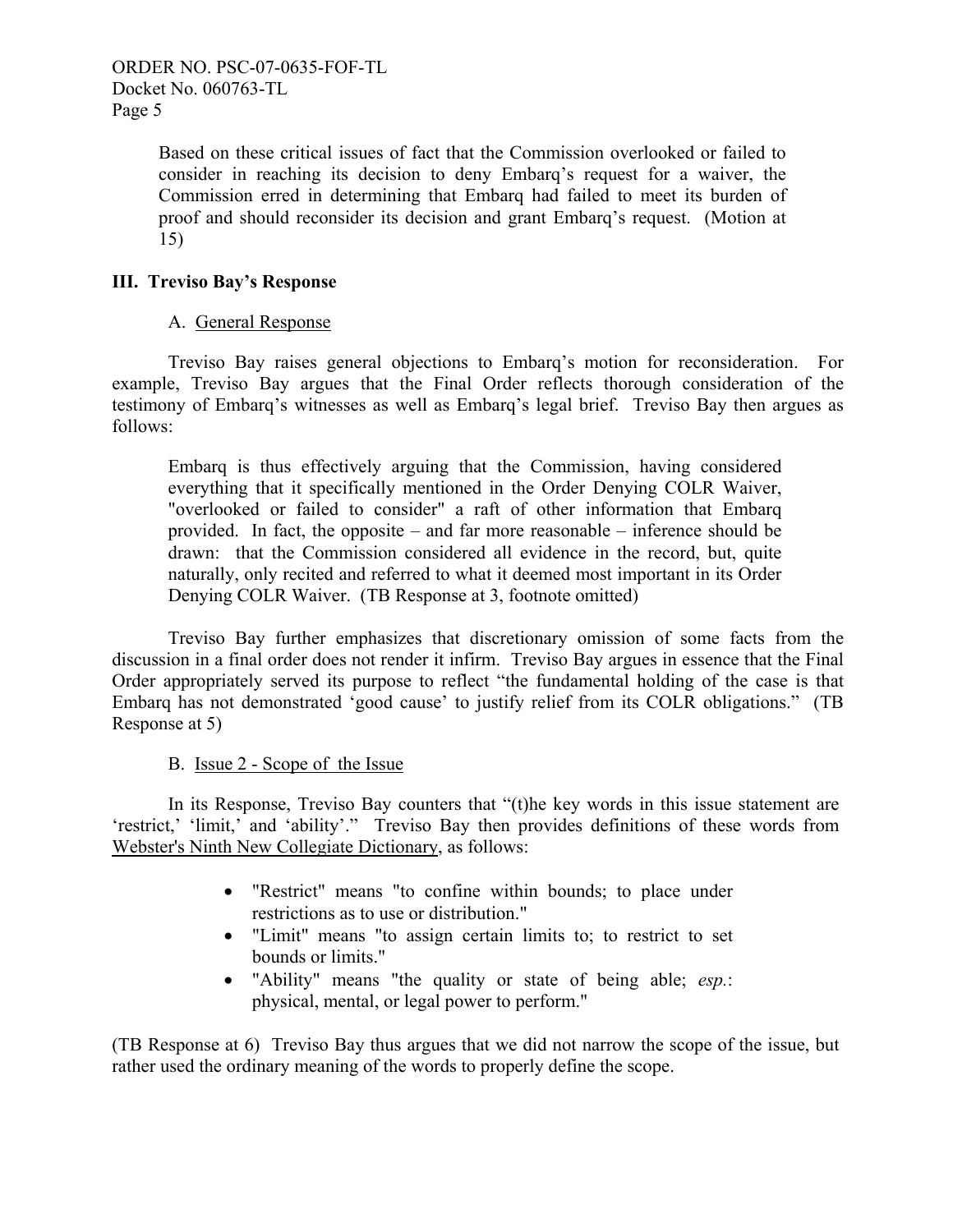# C. Issue 3 - Uneconomic Argument

 Treviso Bay responds generally by emphasizing that Embarq reargues the merits - that Embarq has not identified anything that we overlooked, ignored, or misapprehended. Treviso Bay then responds to Embarq's more specific arguments. For each, Treviso Bay reviews the record and the Final Order's treatment of the record to demonstrate that we did not overlook, ignore, or misapprehend any evidence in finding Embarq's case unpersuasive. Treviso Bay stresses throughout its Response that the rejection of an argument about the significance of a fact or about the reliability of projected results is not the same thing as overlooking, ignoring or misapprehending the argument, the facts, or the projections.

 For example, in addressing Embarq's criticisms of our handling of market share information, Treviso Bay concludes as follows:

Thus, the Commission explicitly considered the evidence that Embarq suggests it overlooked, as well as Embarq's witness's testimony on this point, and even recognized that this evidence affords some validity to Embarq's position. However, the Commission remained unconvinced by the totality of the evidence. Again, in spite of the Commission's consideration of Embarq's evidence on this point, which was explicitly articulated in the Order Denying COLR Waiver, Embarq doesn't like the way that the Commission weighed all the evidence. This is insufficient to support reconsideration: the Commission considered the evidence, and the Commission should accordingly deny Embarq's Motion. (TB Response at 17)

# D. Issue 5 - The "Fallout" or Ultimate Issue of Good Cause

Treviso Bay argues that Embarq did not meet the high burden necessary to be relieved of its COLR obligations and cannot accept that we are simply unpersuaded. Treviso Bay reiterates that "Embarq's argument for reconsideration is really just re-argument of the evidence." (TB Response at 18)

 Treviso Bay then falls into rearguing the merits, reiterating its central argument that under the applicable statute, the COLR may be relieved of its COLR obligations for good cause *only* when the alterative provider(s) provide "basic local exchange service." Treviso Bay argues that once it was established that the alternative provider of voice service was a VoIP provider, Embarq's petition should have been denied. (TB Response at 19)

# **IV. Analysis and Discussion**

# A. Standard of Review

 The standard of review for a motion for reconsideration is whether the motion identifies a point of fact or law which was overlooked or which we failed to consider in rendering the Final Order. See Stewart Bonded Warehouse, Inc. v. Bevis, 294 So. 2d 315 (Fla. 1974); Diamond Cab Co. v. King, 146 So. 2d 889 (Fla. 1962); and Pingree v. Quaintance, 394 So. 2d 162 (Fla. 1<sup>st</sup>)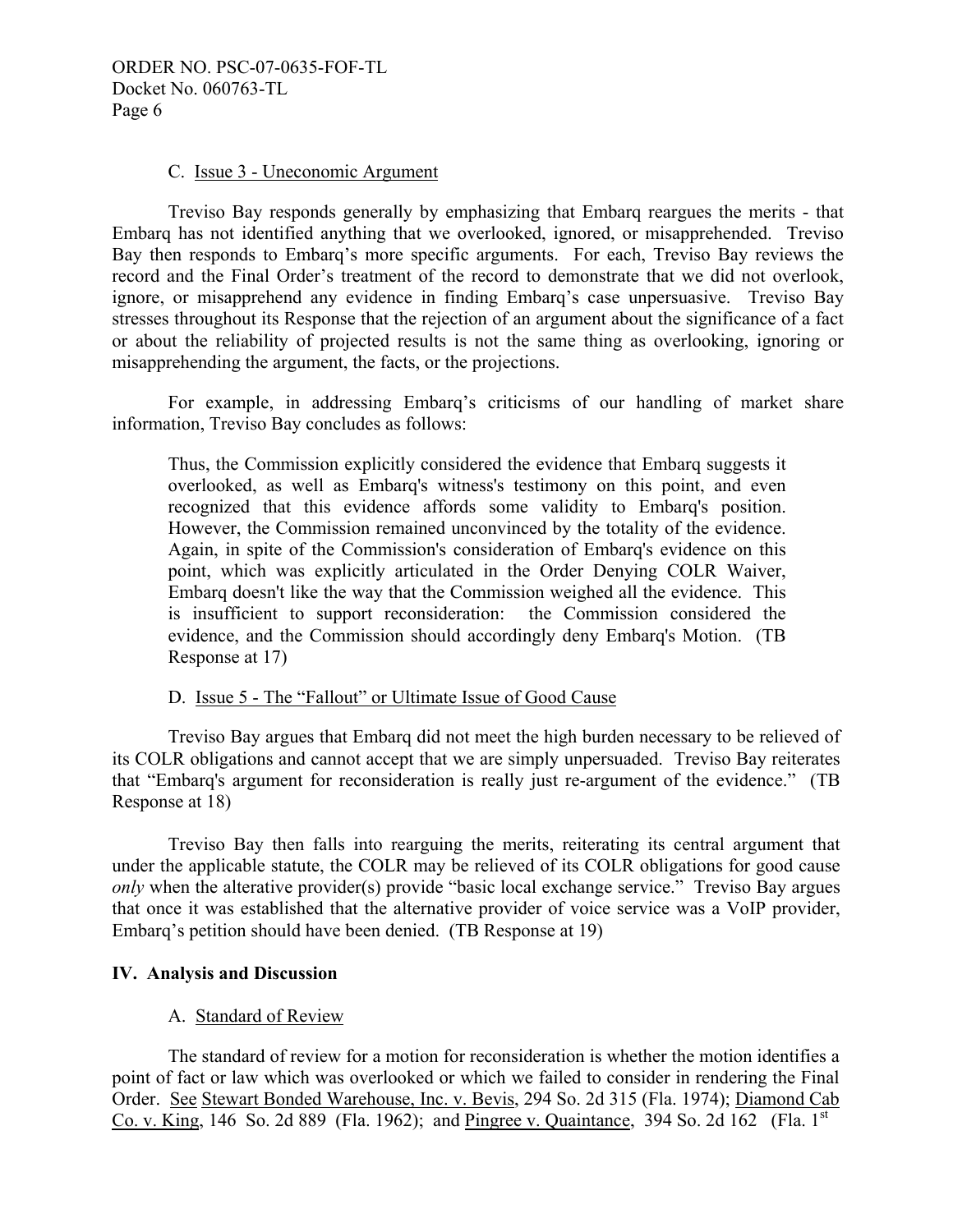DCA 1981). In a motion for reconsideration, it is not appropriate to reargue matters that have already been considered. Sherwood v. State, 111 So. 2d  $\overline{96}$  (Fla. 3<sup>rd</sup> DCA 1959), citing State ex rel. Jaytex Realty Co. v. Green, 105 So. 2d 817 (Fla. 1st DCA 1958). Furthermore, a motion for reconsideration should not be granted "based upon an arbitrary feeling that a mistake may have been made, but should be based upon specific factual matters set forth in the record and susceptible to review." Stewart Bonded Warehouse, Inc., 294 So. 2d at 317.

# B. Issue 2 - Scope of the Issue

Embarq's justification for reconsideration on Issue 2 is without merit; the issue was not narrowed, unjustly or otherwise. First, we agree with Treviso Bay that we did not overlook or fail to consider the plain language of the issue, but rather adhered to the generally accepted meaning of the words "limit" and "restrict" and "ability".

 Second, Embarq's approach would inject economic arguments directly into Issue 2. These are addressed in Issue 3. There is no reason to read Issue 2 to provide for redundant consideration of Embarq's argument that provision of local service at Treviso Bay will be uneconomic.

 Third, it is Embarq's approach that would narrow the inquiry, not our approach. As noted earlier, Embarq argues a "two-prong" test for establishing good cause for relief from the COLR obligation. Embarq believes that under the statute "good cause" for relief from the COLR obligation under the statute is demonstrated when the ILEC can show that: (1) provision of voice service to the area would be "uneconomic"; and (2) mandated provision of voice services by the COLR is "unnecessary" because "voice or voice replacement service will be available." From Embarq's perspective *every* issue relates to either "uneconomic" provision of service or availability of "voice or voice replacement service."

 Embarq's "two-prong" approach narrows our field of vision in a case of first impression. There are other interpretations of this statute and other possibilities not contemplated in Embarq's simple "two-prong" test. It is possible that a developer could enter into agreements, either with the ILEC itself or the cable competitor that do not bar physical access to the property but in some way contractually restrict or limit the ILEC from provision of service. As framed and properly decided by us, Issue 2 clarifies that these other factors were not involved.

# C. Issue 3 – Uneconomic claim

 Embarq's affirmative case under Issue 3 is a simple one. Embarq argues that because of Treviso Bay's agreements with Comcast it will be uneconomic to provide the requested communications service to the customers of Treviso Bay. In support of that basic proposition, Embarq advances two sub-propositions: (1) the customers will be few in number; and (2) the average revenue per customer will be low. Assuming that both sub-propositions are true, the total revenues from projected customers would be so low that it is unrealistic to believe that the provision of service will ever turn a profit. This is Embarq's "uneconomic" justification in a nutshell.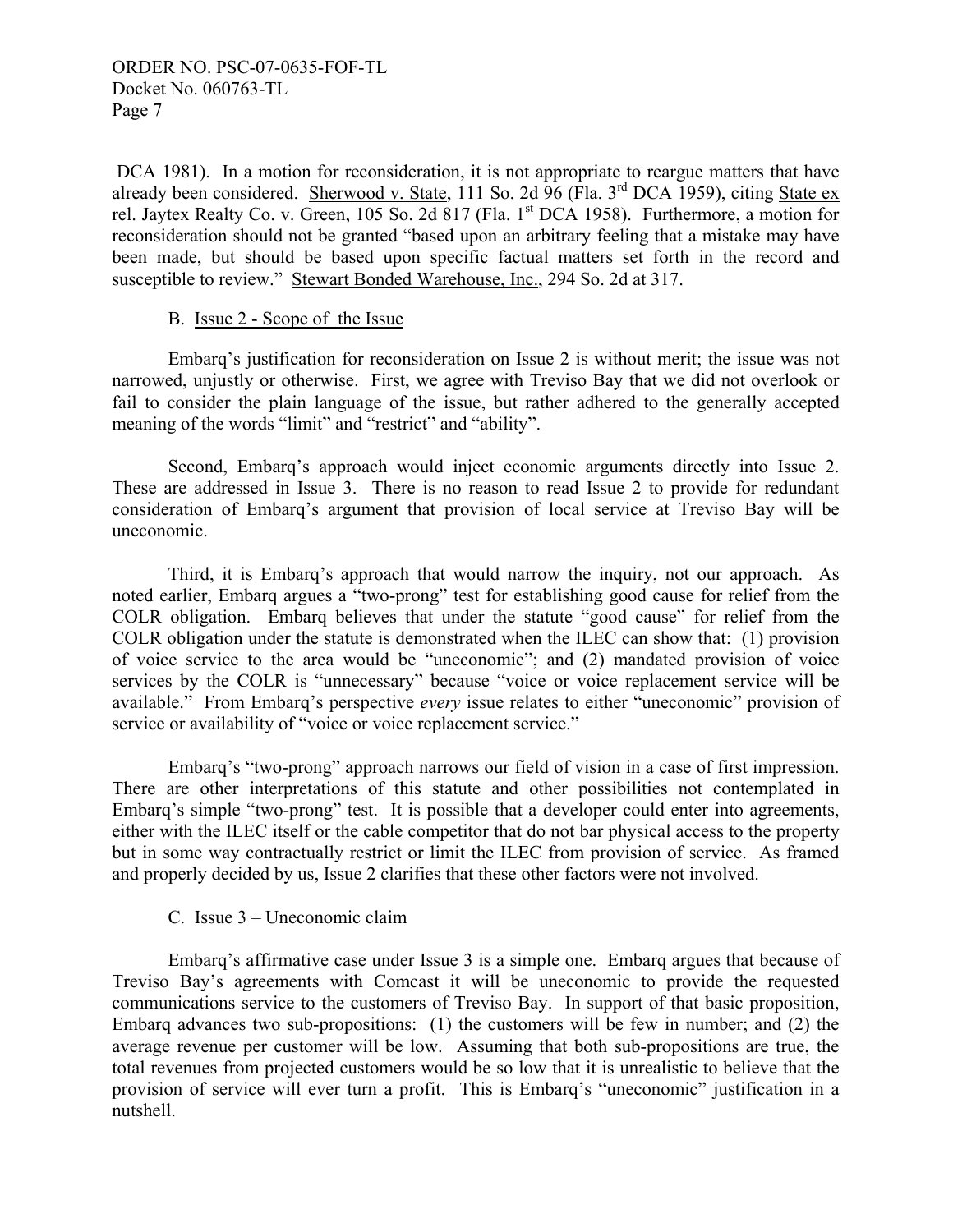In the Final Order we address some of the deficiencies in Embarq's case. For example, with respect to Embarq's projection of too few customers, the Commission noted that Embarq's assumed penetration rate "lacks supporting evidence." (Final Order at 13) And with respect to the per-household revenue projection advanced by Embarq, the Commission observed that Embarq "based this amount on unweighted averages for customers in the Naples market." (Id.) Based on the record, we concluded:

Some economic risk does exist for Embarq in Treviso Bay as a result of the bulk agreement for data and video services with Comcast, *but we do not believe evidence presented by Embarq witnesses DeChellis and Dickerson is sufficiently rooted in objective statistical or fiscal analysis to be dispositive.*  (Emphasis added) (Final Order at 12)

 In short, we found the evidence presented by Embarq to be unpersuasive. We did recognize, however, that Treviso Bay's arrangements with Comcast would have some adverse effect on penetration rates and average per household revenues; we simply were not persuaded that Embarq's future was as bleak as Embarq contends. Waiving the COLR obligation is a serious decision and requires serious justification.

 In concluding that Embarq's basic case was unpersuasive, we addressed some perceived weaknesses in the building blocks of Embarq's case. For example, we identified some specific problems with Embarq's projected penetration rates, its projected average revenues per household, and its net present value computations (which form the basis of its "uneconomic" provision of service claim). As noted above in Section II D., Embarq's Motion for Reconsideration argues that the criticisms of its proof are wrong, and result from the Commission overlooking, ignoring, or misapprehending critical information. We now respond to Embarq's arguments for reconsideration on four key items.

 1. *Net Present Value*. We changed some of the inputs to Embarq's NPV model to test that model's reliability. We characterized these input changes as "minor." Embarq objects, arguing that the "percentage" changes are significant. (See page 4, infra) The record reflects that the input changes are minor when stated as a percentage of total number of potential households. Moreover, the percentage increases that Embarq uses to portray the changes as substantial actually suggest that Embarq's original projected take rates are unreasonably low. In any event, the purpose of using varying inputs was to determine whether Embarq's predictive model was *robust*, *i.e.*, whether it is able to cope well with variations without losing its predictive functionality.

 In this context, the NPV produced substantial swings in outcomes based on changes in inputs. From the perspective of proof, this suggests that the NPV model is not reliable. We reasonably concluded, that given the record, the NPV was not reliable for the purpose of demonstrating that provision of service would be uneconomic as Embarq projects. In doing so, we considered all of the evidence.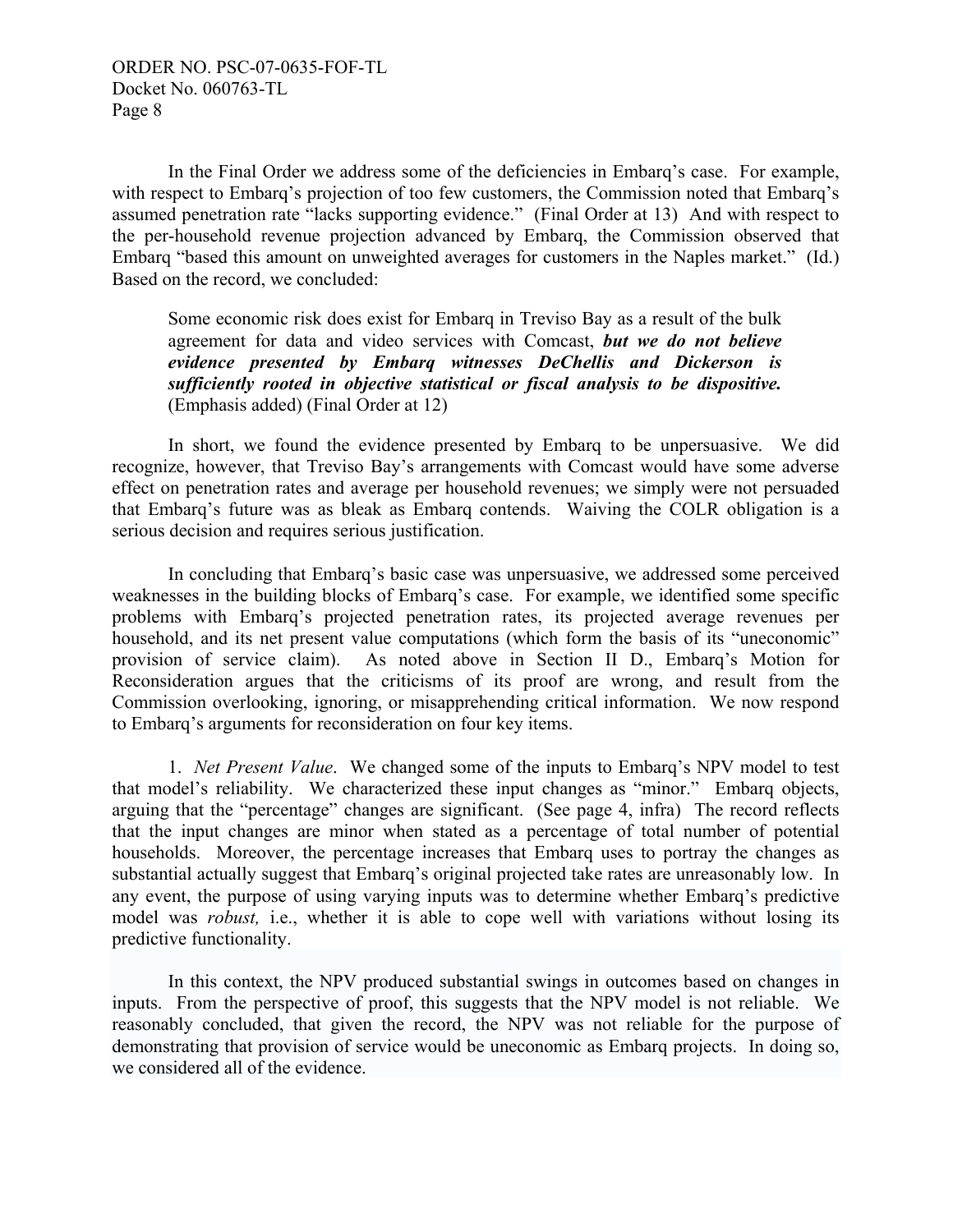2. *Significance of Penetration Rate to NPV Analysis*. Embarq argues that we overlooked the central thrust of Mr. Dickerson's testimony while addressing inconsistency between his testimony and that of Mr. DeChellis. In a sense, Embarq is arguing that we looked at the testimony of its witnesses too closely – that we apparently seized on a trivial point and missed the significance and import of the testimony of its witnesses. This view of our treatment of the testimony is not consistent with the careful or objective treatment given the testimonies in the Final Order. A neutral reading of the Final Order reflects that we did not misapprehend Mr. Dickerson's testimony in either theme or in detail.

 3. *Devcon Wireless Rider:* As reflected above, Embarq argues that we failed to recognize distinctions between wireless VoIP versus wireline and cable VoIP in considering the Devcon Wireless Rider. Embarq's arguments are again without merit.

 We reasonably concluded based on the record that "it is possible that the agreement between Treviso Bay and Devcon for security system monitoring services will increase the likelihood that more residents will subscribe to Embarq's wireline telephone service." With respect to the rider, we noted that it recommends that each subscriber to Devcon's monitoring service employ an additional method of communication, such as standard telephone service, if monitoring is being provided via a wireless form of communication. As the Final Order observes, Embarq's own witness acknowledged that in light of the language of the rider, a prudent customer would consider obtaining standard telephone service for the alarm system in addition to VoIP service. We did not misunderstand the rider. We simply concluded that on balance, within the context of the Treviso Bay developments, the Devcon Wireless Rider would tend to encourage residents to subscribe to Embarq's wireline telephone service.

# E. Issue 5 - The "Fallout" or Ultimate Issue of Good Cause

 In Final Order PSC-07-0311-FOF-TL, we ruled that "Embarq has not demonstrated 'good cause' under Section 364.025(6)(d), Florida Statutes, for a waiver of its carrier-of-lastresort obligation in Treviso Bay," and thus denied Embarq's petition. (Final Order at 17). Embarq now argues that due to the previously discussed errors, we should reconsider our decision. We disagree. As fully addressed above, Embarq has not demonstrated that when addressing the issues in this docket, we overlooked, ignored, or misapprehended a point of fact or law in rendering our decision.

# **V. Conclusion**

 Embarq's motion for reconsideration is without merit. In rendering our decision, we considered, either explicitly or implicitly, each of the items on Embarq's list of perceived oversights and misapprehensions. In the many pages of its motion, Embarq does not point out any evidence that we overlooked, failed to consider, or fundamentally misunderstood. Rather, Embarq takes issue with how we evaluated the evidence, and consequently simply reargues the merits, although inferentially. This is not a proper basis for reconsideration and thus Embarq's motion is denied.

Based on the foregoing, it is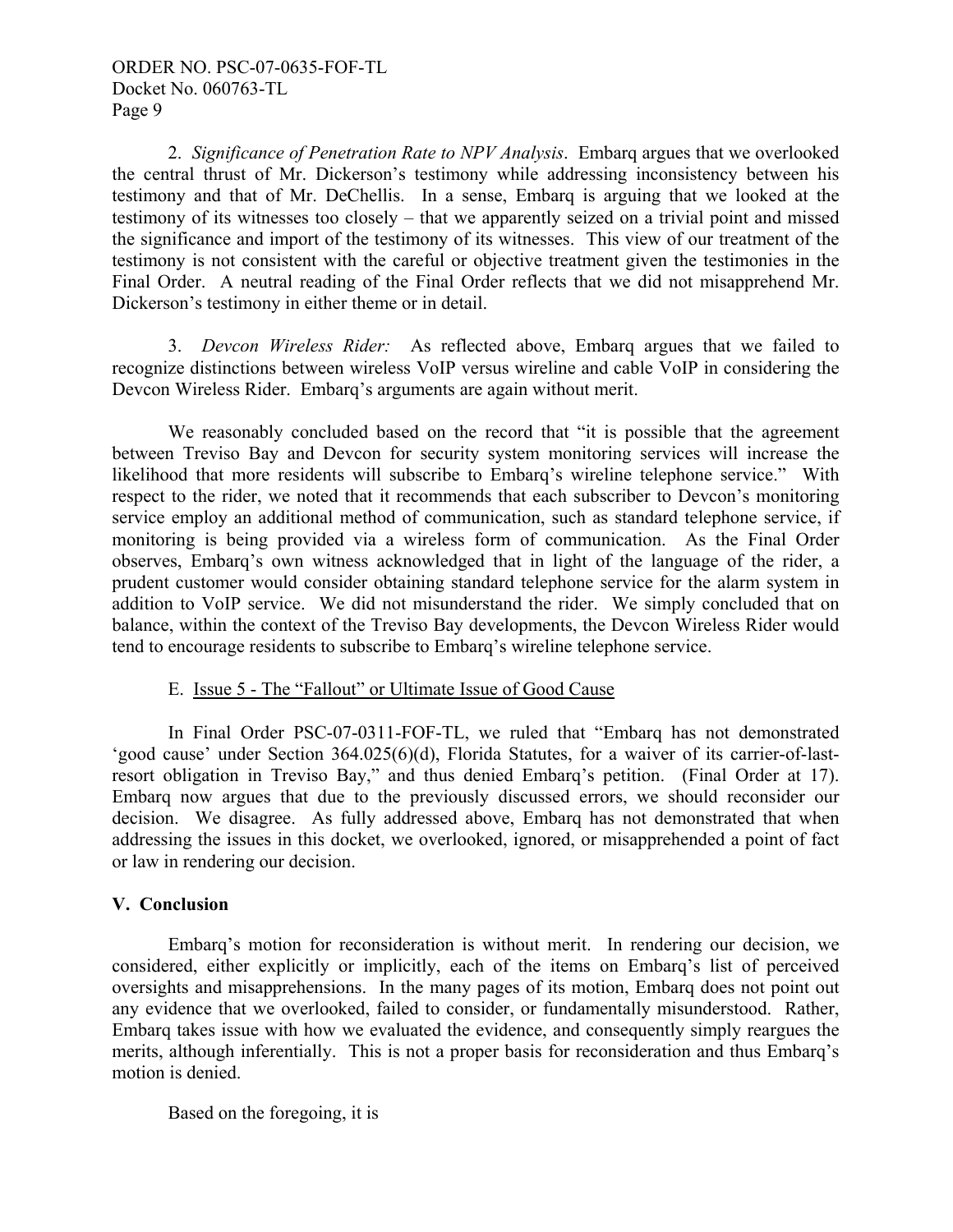ORDER NO. PSC-07-0635-FOF-TL Docket No. 060763-TL Page 10

 ORDERED by the Florida Public Service Commission that Embarq Florida, Inc.'s Motion for Reconsideration of Order No. PSC-07-0311-FOF-TL is *denied*. It is further

ORDERED, that this docket shall be closed.

By ORDER of the Florida Public Service Commission this 3rd day of August, 2007.

| /s/ Ann Cole            |
|-------------------------|
| <b>ANN COLE</b>         |
| <b>Commission Clerk</b> |

This is an electronic transmission. A copy of the original signature is available from the Commission's website, www.floridapsc.com, or by faxing a request to the Office of Commission Clerk at 1-850-413-7118.

 $(S E A L)$ 

PKW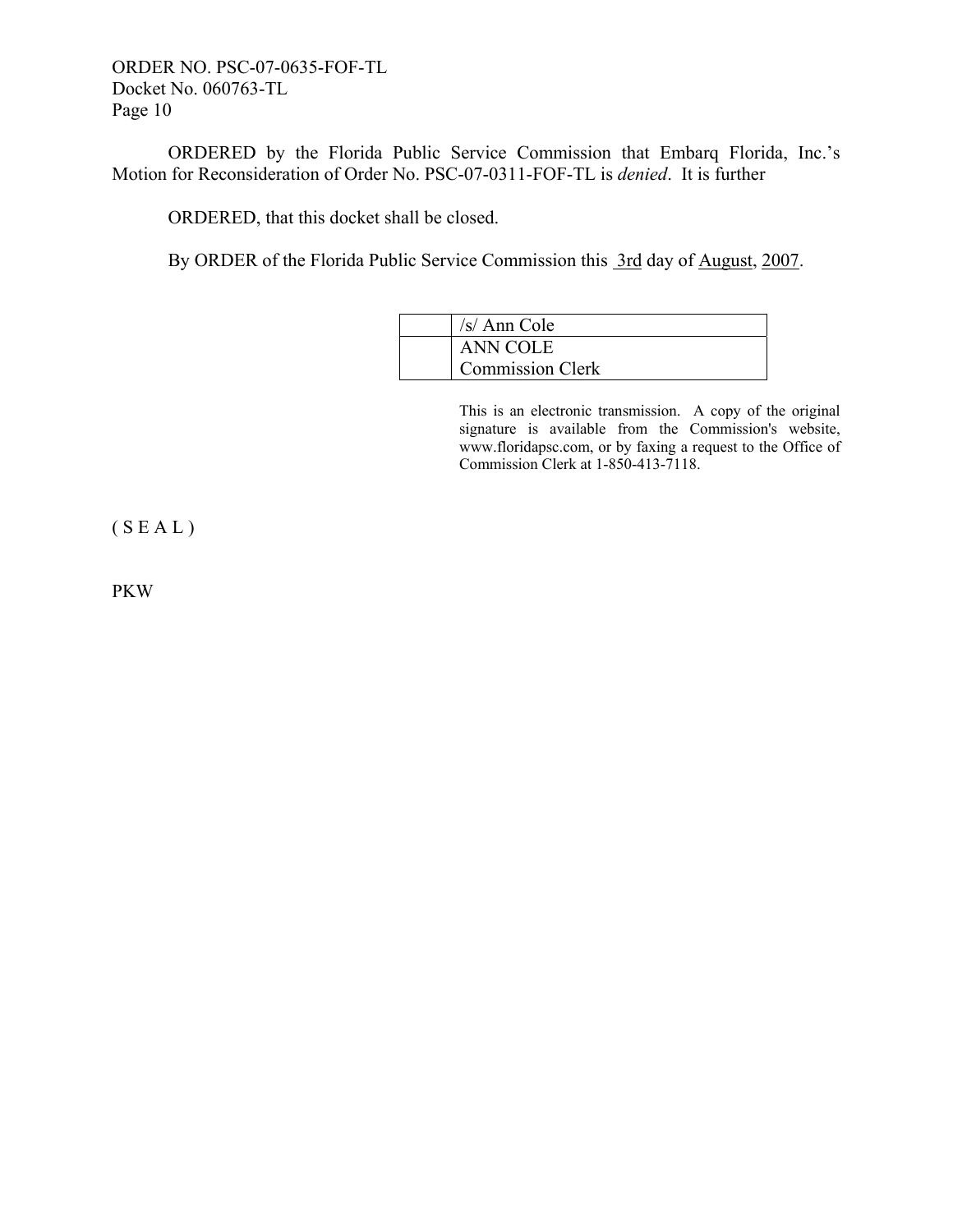ORDER NO. PSC-07-0635-FOF-TL Docket No. 060763-TL Page 11

#### NOTICE OF JUDICIAL REVIEW

 The Florida Public Service Commission is required by Section 120.569(1), Florida Statutes, to notify parties of any administrative hearing or judicial review of Commission orders that is available under Sections 120.57 or 120.68, Florida Statutes, as well as the procedures and time limits that apply. This notice should not be construed to mean all requests for an administrative hearing or judicial review will be granted or result in the relief sought.

 Any party adversely affected by the Commission's final action in this matter may request judicial review by the Florida Supreme Court in the case of an electric, gas or telephone utility or the First District Court of Appeal in the case of a water or wastewater utility by filing a notice of appeal with the Office of Commission Clerk, 2540 Shumard Oak Boulevard, Tallahassee, Florida 32399-0850, and filing a copy of the notice of appeal and the filing fee with the appropriate court. This filing must be completed within thirty (30) days after the issuance of this order, pursuant to Rule 9.110, Florida Rules of Appellate Procedure. The notice of appeal must be in the form specified in Rule 9.900(a), Florida Rules of Appellate Procedure.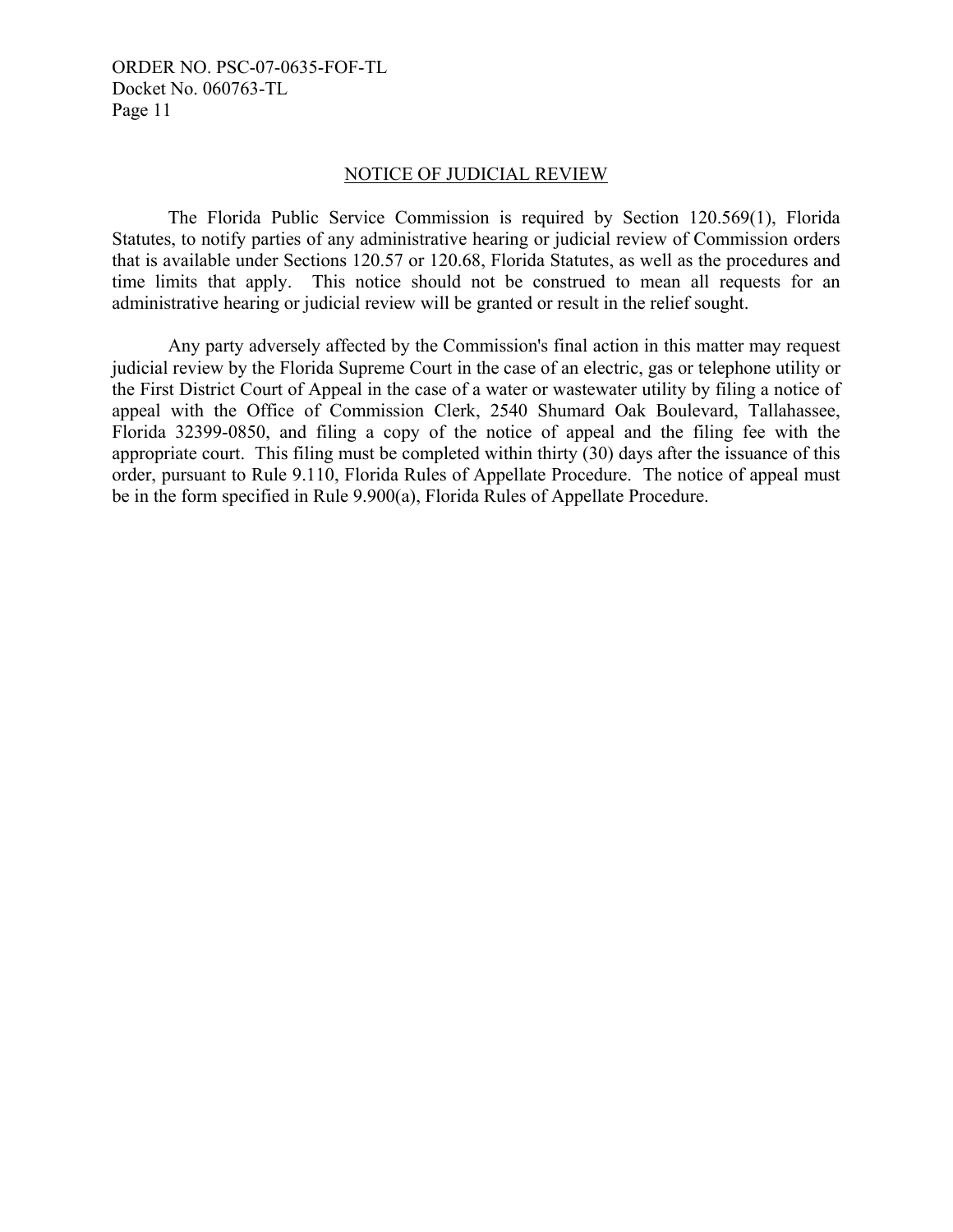Attachment B

#### BEFORE THE FLORIDA PUBLIC SERVICE COMMISSION

In re: Petition for relief from carrier-of-lastresort (COLR) obligations pursuant to Florida Statutes 364.025(6)(d) for Cabana South Beach Apartments, Phase II, in Alachua County, by BellSouth Telecommunications, Inc. d/b/a AT&T Florida d/b/a AT&T Southeast. DOCKET NO. 070357-TL ORDER NO. PSC-07-0785-PAA-TL ISSUED: September 26, 2007

The following Commissioners participated in the disposition of this matter:

# LISA POLAK EDGAR, Chairman MATTHEW M. CARTER II KATRINA J. McMURRIAN NANCY ARGENZIANO NATHAN A. SKOP

# NOTICE OF PROPOSED AGENCY ACTION ORDER GRANTING AT&T FLORIDA'S PETITION FOR RELIEF FROM CARRIER-OF-LAST-RESORT OBLIGATIONS

BY THE COMMISSION:

 NOTICE is hereby given by the Florida Public Service Commission that the action discussed herein is preliminary in nature and will become final unless a person whose interests are substantially affected files a petition for a formal proceeding, pursuant to Rule 25-22.029, Florida Administrative Code.

#### **Background**

On June 4, 2007, BellSouth Telecommunications, Inc. d/b/a AT&T Florida (AT&T Florida) filed its petition for relief from its carrier-of-last-resort (COLR) obligation pursuant to Section 364.025(6)(d), Florida Statutes, for the property known as Cabana South Beach Apartments (Cabana), Phase II, located in Alachua County, Florida.

 On July 30, 2007, AT&T Florida filed Exhibit Nos. 1, 2, and 3 in support of its Petition. The exhibits consist of AT&T Florida's cost estimates for deployment of its network facilities in Cabana, Phase II, and calculations of its anticipated five times annual exchange revenue that are used to determine the special construction charges AT&T Florida requested that FortGroup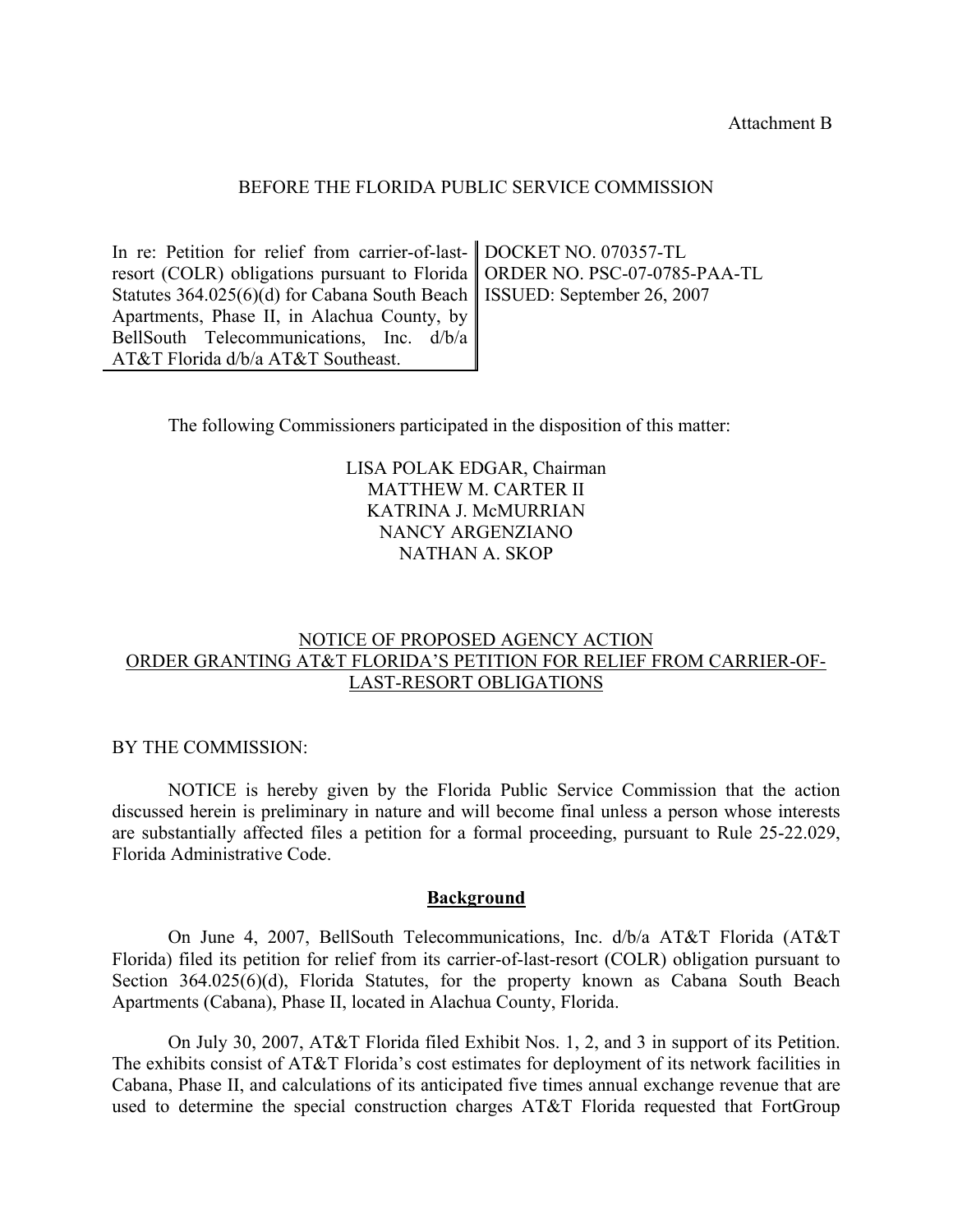Development Corporation (FortGroup) pay prior to AT&T Florida installing its network facilities. On August 8, 2007, AT&T Florida submitted its responses to Staff's First Data Request in this docket.

Cabana, Phase II, which is the property subject to AT&T Florida's petition, contains approximately 252 apartment units, totaling some 696 individual bedrooms. The property is planned for rental to college students, with each student renting an individual bedroom with its own communications terminals for voice, data, and video.

 AT&T Florida stated that FortGroup has entered into bulk agreements with Gainesville Regional Utilities for the provision of data services, and Cox Communications, Inc. (Cox) for the provision of video services, to all units within both Phase I and Phase II. The payment for those services is included as part of each tenant's rent. Cox also offers a digital voice product to its subscribers within the Gainesville area, but payment for its voice service is not included in the tenants' rent.

 FortGroup is a Florida for-profit corporation located in St. Augustine, Florida. David H. Fort and Claudia A. Fort are the Chief Executive Officer and Secretary/Treasurer, respectively. FortGroup was incorporated on April 25, 2005, for the purpose of developing multi-family real estate projects.

 Gainesville Regional Utilities (GRUCom) is a multi-service utility owned by the City of Gainesville and is the fifth largest municipal electric utility in Florida. Gainesville Regional Utilities provides electric, natural gas, water, wastewater and telecommunications services to approximately 89,000 retail and wholesale customers in Gainesville and surrounding unincorporated areas. Gainesville Regional Utilities provides high-speed Ethernet Internet service under the name GRUCom over its own fiber-to-the-premises network.

 Cox Communications Inc., headquartered in Atlanta, Georgia, is the third-largest cable provider in the nation with more than 6 million residential and commercial customers and over 22,000 employees. Cox is a full-service provider of telecommunications products offering an array of advanced digital video, high-speed Internet, and telephony services over its own nationwide IP network, as well as integrated wireless services in partnership with Sprint.

FortGroup decided not to officially participate in this proceeding. FortGroup indicated that the construction phase for Cabana, Phase II, is complete, and FortGroup has determined that Cox would be able to provide voice service at Cabana, Phase II. At this time, FortGroup is not prepared to allow AT&T Florida access to its property to install its network infrastructure. Initially, FortGroup did request that AT&T Florida install its infrastructure and provide service in Cabana, Phase II; however, AT&T Florida delayed the installation of its network infrastructure until late in the construction process.

Section 364.025(6)(b), Florida Statutes, permits a local exchange company (LEC) to be automatically relieved of its COLR obligation if any of four specific conditions is satisfied. If a LEC is not automatically relieved pursuant to any of the four conditions, a LEC may seek a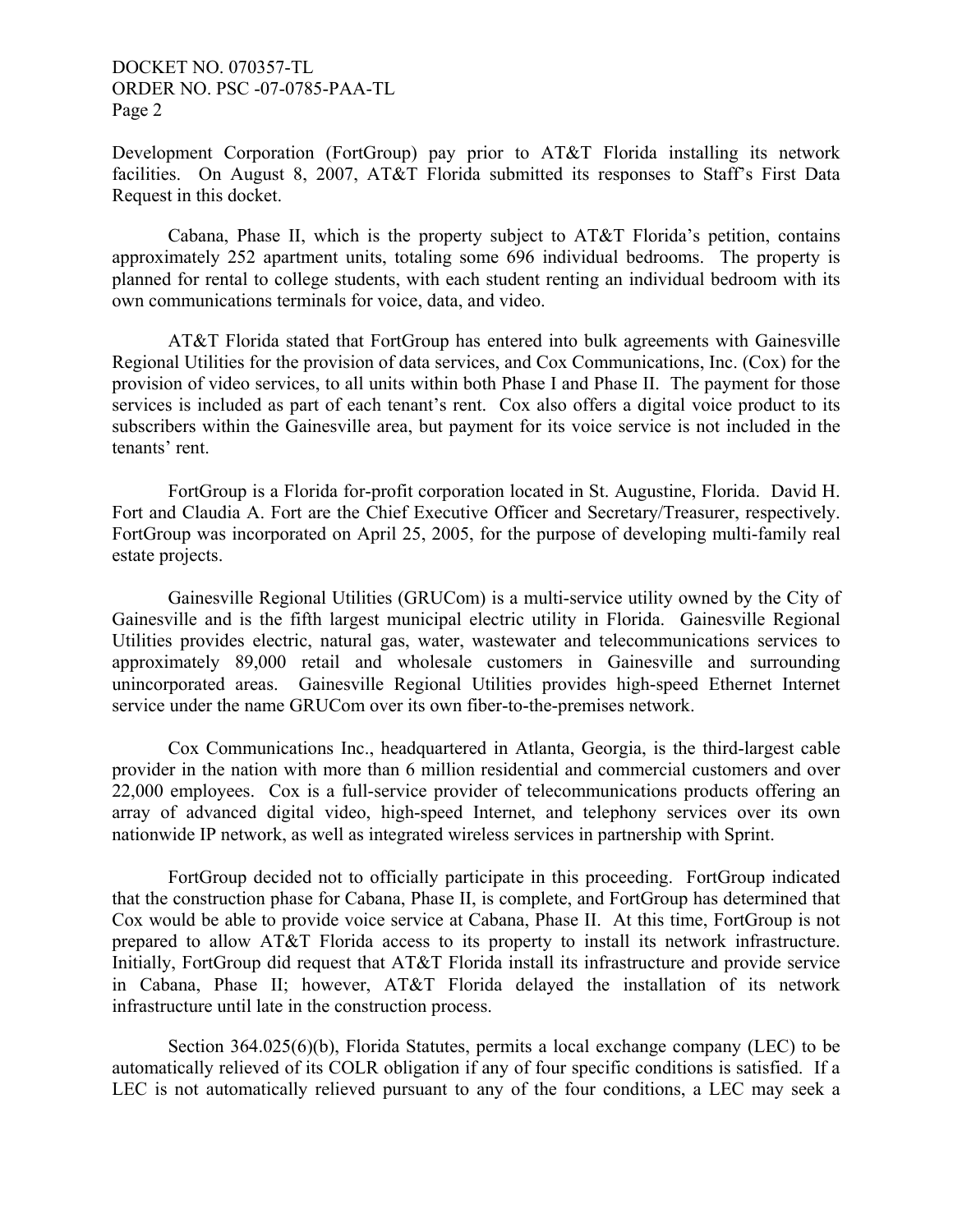waiver of its COLR obligation from the Commission for good cause shown under subparagraph (d).

In this case, AT&T Florida is seeking a waiver of its COLR obligation for the Cabana South Beach Apartments, Phase II, pursuant to Section 364.025(6)(d), Florida Statutes, which provides:

A local exchange telecommunications company that is not automatically relieved of its carrier-of-last-resort obligation pursuant to subparagraphs (b)1.-4. may seek a waiver of its carrier-of-last-resort obligation from the commission for good cause shown based on the facts and circumstances of provision of service to the multitenant business or residential property. Upon petition for such relief, notice shall be given by the company at the same time to the relevant building owner or developer. The commission shall have 90 days to act on the petition. The commission shall implement this paragraph through rulemaking.

The Commission has jurisdiction pursuant to Sections 364.01 and 364.025, F.S.

# **Analysis**

# AT&T Florida's Petition

AT&T Florida is asking to be relieved from its COLR obligation pursuant to Section 364.025(6)(d), Florida Statutes, for the provision of basic telephone service to the residents in Phase II of the development known as Cabana South Beach Apartments, located in Alachua County. In its Petition, AT&T Florida claims the following circumstances and conditions constitute good cause.

- 1. FortGroup has entered into bulk arrangements with alternative providers wherein data and video/cable services will be included as part of each resident's rent payment.
- 2. FortGroup has entered into a bulk agreement with GRUCom for the provision of data services to all units within the development.
- 3. FortGroup has entered into a bulk agreement with Cox for the provision of cable television services to all units within the development.
- 4. FortGroup has entered into an arrangement with Cox, where Cox will also be providing voice service to the residents of Cabana, Phase II.
- 5. As a result of the service arrangements with GRUCom and Cox, there is an incredible amount of uncertainty as to the anticipated demand for AT&T Florida's voice services in Cabana, Phase II, because residents will be able to order voice service from many different providers over their data connection or order voice service from Cox.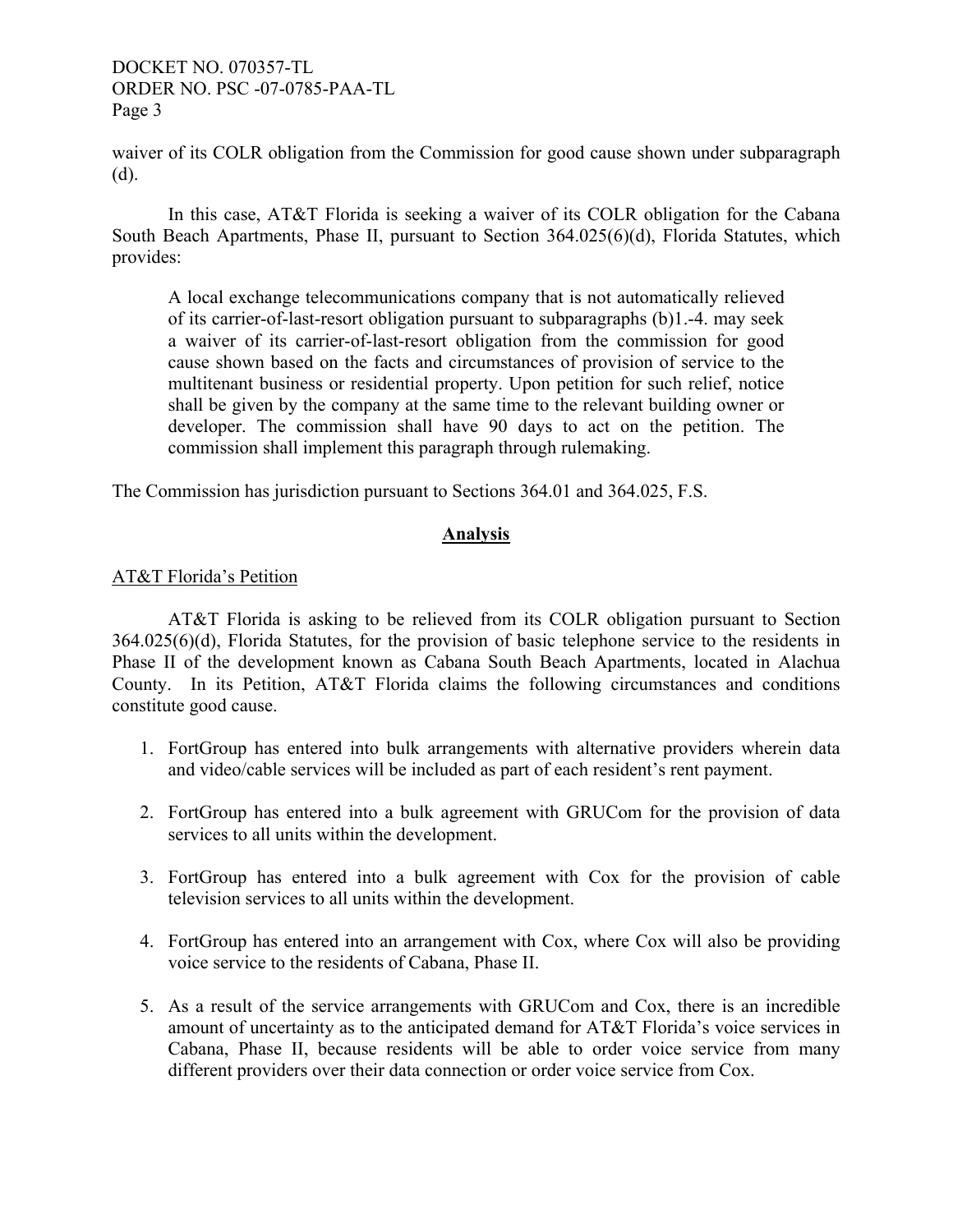- 6. AT&T Florida estimates the take rate for its voice services in Cabana, Phase II, will be low due to FortGroup's arrangements with other providers for the entire suite of services for residents in Cabana, Phase II, and because payment for the alternative providers' video and data services is included in the residents' rent.
- 7. AT&T Florida anticipates the take rate for voice service in Cabana, Phase II, will be no more than 3%, considering that the take rate for voice service in Cabana, Phase I, is approximately 2%.
- 8. AT&T Florida contends that VoIP and/or wireless substitution are significant reasons why AT&T Florida's anticipated take rate for Cabana, Phase II, will be extremely low.
- 9. AT&T Florida estimates the cost of installing its network facilities in Cabana, Phase II, will amount to approximately \$122,340.
- 10. In accordance with Rule 25-4.067(3), Florida Administrative Code, AT&T Florida calculated its anticipated five times annual exchange revenue at Cabana, Phase II to be approximately \$42,395.
- 11. On April 30, 2007, AT&T Florida requested that FortGroup pay to AT&T Florida the amount of \$79,945 prior to installing its facilities. The requested amount is the difference between the amount of the cost to install its network facilities and the amount of its anticipated five times annual exchange revenue.
- 12. To date, FortGroup has not paid the requested amount to AT&T Florida.
- 13. AT&T Florida believes it should not be forced, pursuant to COLR, to install duplicative facilities when the unrefuted evidence based on an identical property and the demographics of Cabana, Phase II, clearly establish that AT&T Florida will be economically disadvantaged in serving this development.
- 14. AT&T Florida contends that the COLR statute was not enacted to countenance such an inefficient economic result, especially where data, video and voice providers have (a) entered into arrangements with a developer to provide said services, (b) are installing their own networks, (c) have the technical capability to offer voice services to residents, and the anticipated take rate for AT&T Florida's services will be extremely low. AT&T Florida also contends that in this scenario, FortGroup is attempting to expand AT&T Florida's COLR obligations beyond its traditional and intended purposes for its own economic interest.

In support of its petition, AT&T included six Exhibits labeled "A" through "F."

• Exhibit "A" is a December 6, 2006, Multi-Housing News magazine article describing the Cabana development.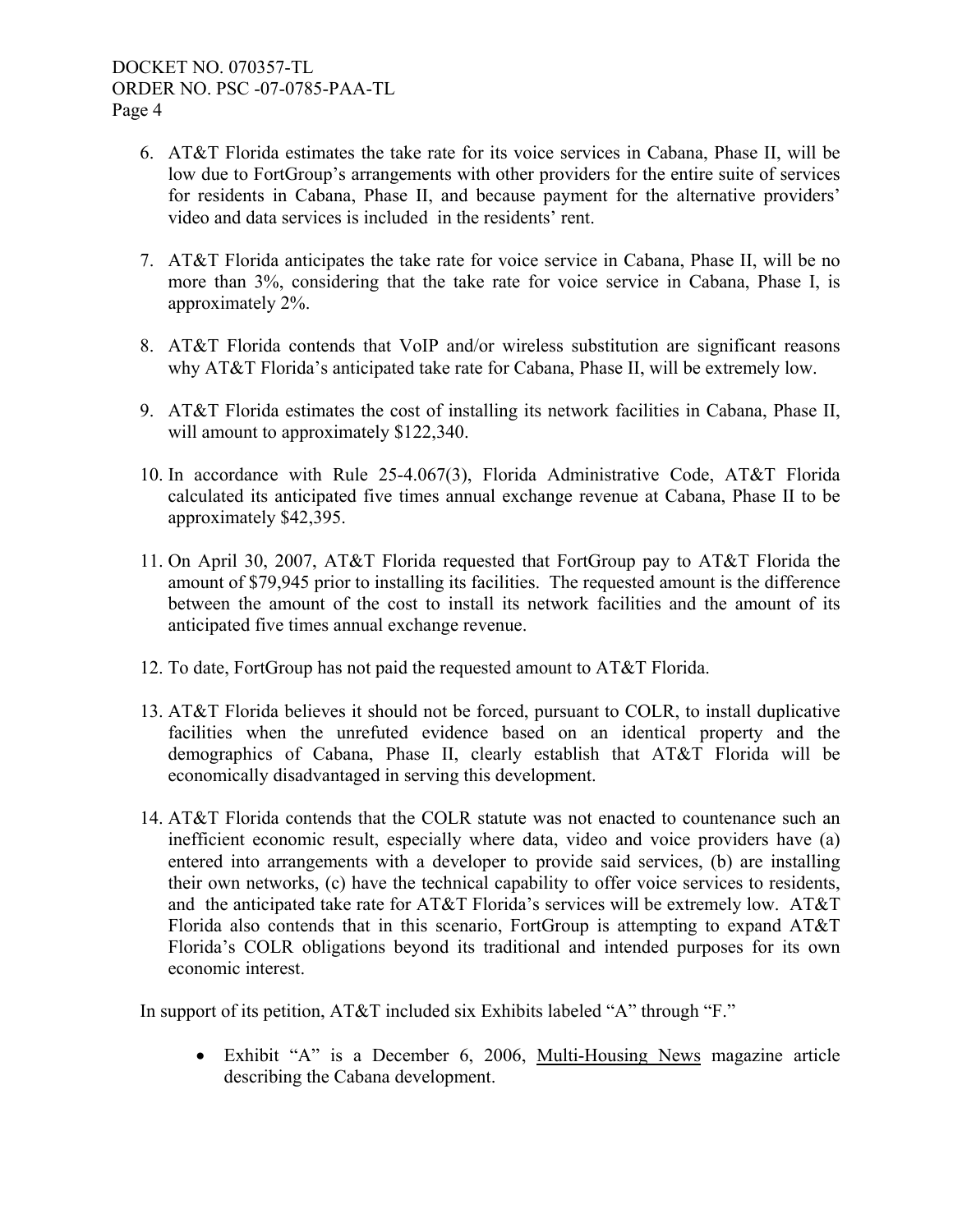- Exhibit "B" is a copy of a webpage from the website used to market Cabana South Beach Apartments, www.thecabanaapartments.com, that lists cable television and high-speed Internet as being included in the lease.
- Exhibit "C" is a copy of the May 17, 2007, letter from FortGroup to AT&T Florida informing AT&T Florida that FortGroup does not intend to pay the requested amount for AT&T Florida's line extension.
- Exhibit "D" is the Affidavit of Larry Bishop attesting to AT&T Florida's amount of investment necessary to install its facilities, its anticipated take rate, and the anticipated five times annual exchange revenue.
- Exhibit "E" is a copy of the April 30, 2007, letter from AT&T Florida to Jay Brawley notifying FortGroup that AT&T Florida is requesting payment prior to extending its lines into Cabana, Phase II.
- Exhibit "F" is a copy of the May 18, 2007, letter from AT&T Florida to Jay Brawley notifying FortGroup that AT&T Florida believes it is relieved of its COLR obligation to serve the property.

 AT&T Florida also filed Exhibit Nos. 1, 2, and 3 (under Notice of Intent to Request Specified Confidential Classification) wherein it provided an estimate of the amount of its cost necessary to install its network facilities in Cabana, Phase II, and its calculations of its anticipated five times annual exchange revenue. The exhibits show how AT&T Florida determined the amount of special construction charges that AT&T Florida requested FortGroup pay prior to AT&T Florida installing its network facilities.

# FortGroup's Response to AT&T Florida's Petition

 Mr. Jay Brawley, Director of Development for FortGroup, informed our staff that FortGroup did not intend to officially respond or participate in this proceeding and did not appear at the Commission's Agenda Conference on August 28, 2007. Mr. Brawley indicated that the construction of Phase II of Cabana South is complete, and units are available for rent. At this stage in the construction phase, it is too late for AT&T Florida to install its network facilities to provide voice service in Phase II. In his letter of May 17, 2007, to AT&T Florida, Mr. Brawley did respond to AT&T Florida's request for payment in the amount of \$79,945 to extend its lines to serve Cabana, Phase II. In his letter, Mr. Brawley explains:

- FortGroup disagrees with AT&T Florida's request to pay almost \$80,000 to provide service for the continuation of the project.
- FortGroup considers the amount an improper and discriminatory charge for infrastructure.
- Cabana Phase I is served by AT&T Florida, and the project is legally and technically one project, under management by one entity.
- One half of the project will be served by AT&T Florida and the remainder by another provider.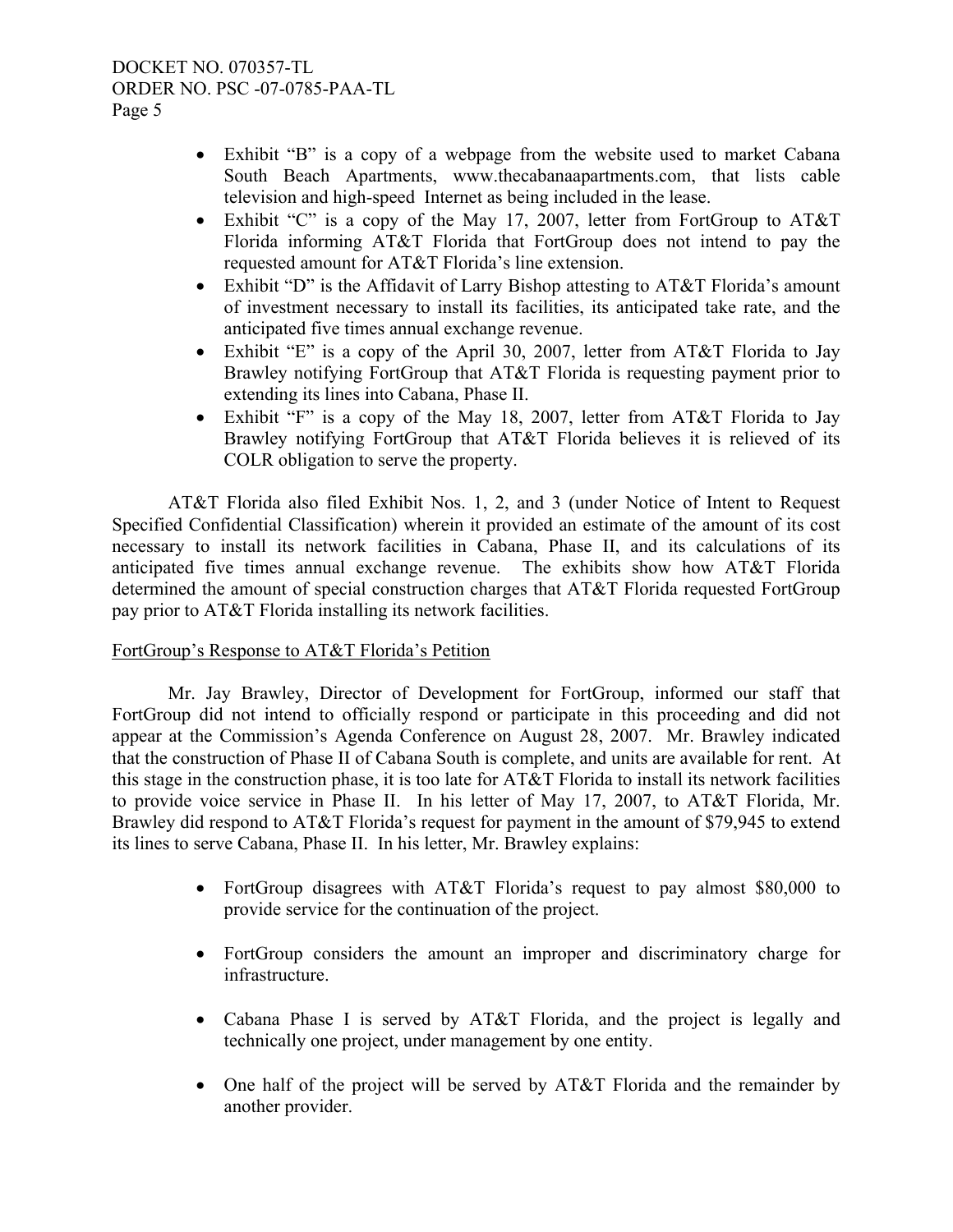- FortGroup did request AT&T Florida to provide service as its first choice and now has no choice except to consider other providers.
- There is no demarcation line in the finished project, and FortGroup will have to resolve issues with tenants regarding who can and cannot subscribe to AT&T Florida's services.
- Installation of AT&T Florida's infrastructure has been in dispute since late 2006, and AT&T Florida's letter of April 30, 2007, requesting payment for line extension was so late in the construction process that FortGroup was not afforded sufficient time to consider AT&T Florida's demands.
- FortGroup does not agree that AT&T Florida's COLR obligation should be waived in this instance.

# **Decision**

 In this case, FortGroup has restricted AT&T Florida's access to Cabana, Phase II, apparently as a result of AT&T Florida's actions. Consequently, AT&T Florida will not be able to install its network facilities to serve the tenants in Cabana, Phase II. We believe this fact alone is good cause for the Commission to relieve AT&T Florida of its COLR obligation. That the developer has restricted AT&T Florida's access to the property renders the other facts and circumstances of AT&T's petition moot.

 This is a case where the two contiguous subsections of a development are being built in overlapping phases. The construction of Cabana, Phase I, began in the summer of 2005. In Phase I, FortGroup requested that AT&T Florida install its network facilities to provide voice service pursuant to its COLR obligation and AT&T Florida complied. However, before construction began on Phase II, the Legislature amended the COLR statute to allow AT&T Florida to petition the Commission for a COLR waiver. AT&T Florida's apparent decision to provide no voice service to Phase II placed FortGroup in the dilemma of not having a provider for voice service.

 FortGroup maintains that AT&T Florida was its first choice to be the provider of voice services in both phases of the development. When FortGroup began construction of the development in the summer of 2005, Cox had yet to offer its digital voice product to its customers in Gainesville.<sup>5</sup> Hence, it seems likely that FortGroup had not considered any providers other than AT&T Florida for voice service at the inception of the development. It appears that only after AT&T Florida requested that FortGroup pay for the extension of its lines to Cabana, Phase II, did FortGroup decide to pursue another option for a voice service provider

 $rac{1}{5}$  $<sup>5</sup>$  An August 1, 2005, press release from Cox announced that Cox will launch Cox Digital Telephone in Central</sup> Florida (including Gainesville) before the end of 2005.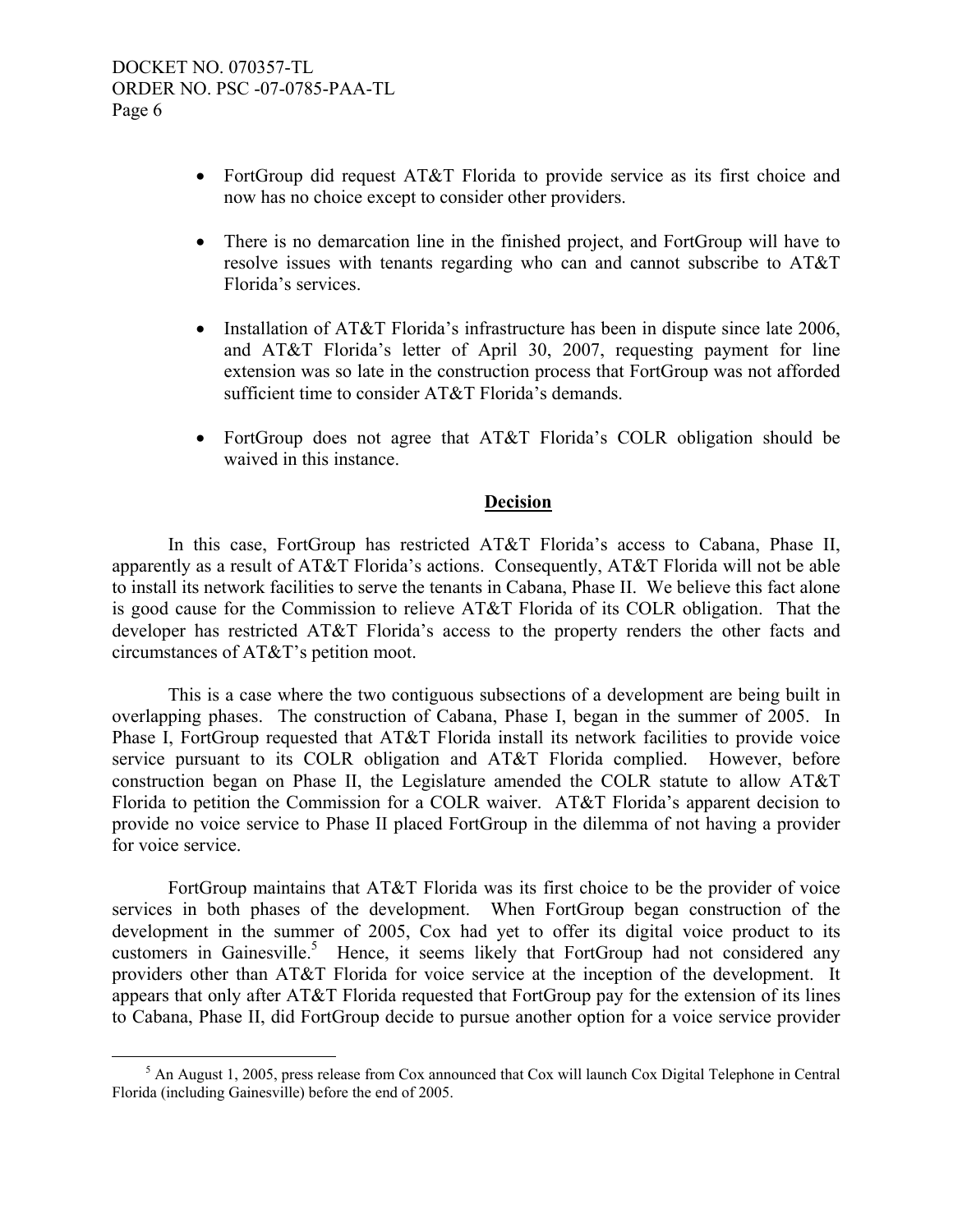at Cabana, Phase  $II$ <sup>6</sup> FortGroup then contacted Cox and requested that it make its digital voice product available to the tenants. Cox already had installed its communications facilities to provide cable television service to the tenants; thus, Cox did not have to install its outside plant after construction was completed, unlike AT&T Florida.

 We disagree with AT&T Florida's premise that the motivation for FortGroup to enter into the agreements with Cox and GRUCom was to generate revenue streams from telecommunications, video, and data services. There is no evidence in this docket that indicates FortGroup received compensation for entering into the arrangements with Cox and GRUCom. The decision by FortGroup to include video and data services in the rent appears to be market driven, not the desire to generate additional revenue at the expense of AT&T Florida. The inclusion of cable television service and broadband Internet service as part of the tenants' rent is a standard amenity in the college student housing market.<sup>7</sup> The rent also includes all furnishings and appliances, a 32-inch television, washer and dryer, water/sewer, pest control, and an allotment of either \$30 or \$35 for electric service.

 According to Mr. Brawley's letter of May 17, 2007, to AT&T Florida, FortGroup considers both Phase I and Phase II as one project under management by one entity. The development does not have a demarcation line separating Phase I from Phase II. Mr. Brawley also indicated that the installation of AT&T Florida's infrastructure in Phase II was in dispute since late 2006. AT&T Florida contends that it had many discussions, not disputes, with FortGroup that began in October of 2005 for both Phase I and Phase II.<sup>8</sup> AT&T Florida contends it was not until April 17, 2007, that FortGroup first requested AT&T Florida to provide facilities in Phase II within a specified time period.<sup>9</sup> AT&T Florida, however, was aware that FortGroup planned for AT&T Florida to provide its services in both Phase I and Phase II as early as October 2005.10 In fact, on November 11, 2005, the BellSouth Building Industry Consulting Service delivered its recommended structure specifications package for Phase I and Phase II.<sup>11</sup> Based on this sequence of events, it appears that AT&T Florida was aware that FortGroup planned and requested AT&T Florida to install its network facilities in Phase II well in advance of the start of construction.

 $9$  Id.

 $10$  Id.

 $^{11}$  <u>Id</u>.

 <sup>6</sup>  $6$  AT&T Florida's Response to Staff's First Data Request, Item No. 11(c).

<sup>&</sup>lt;sup>7</sup> AT&T Florida's Response to Staff's First Data Request, Item No. 6, Production of Documents, includes a chart listing seven other rental properties in the Gainesville market area. The chart indicates that all competing properties also include cable television and high speed Internet service.

<sup>&</sup>lt;sup>8</sup> AT&T Florida Response to Staff's First Data Request, Item No. 11.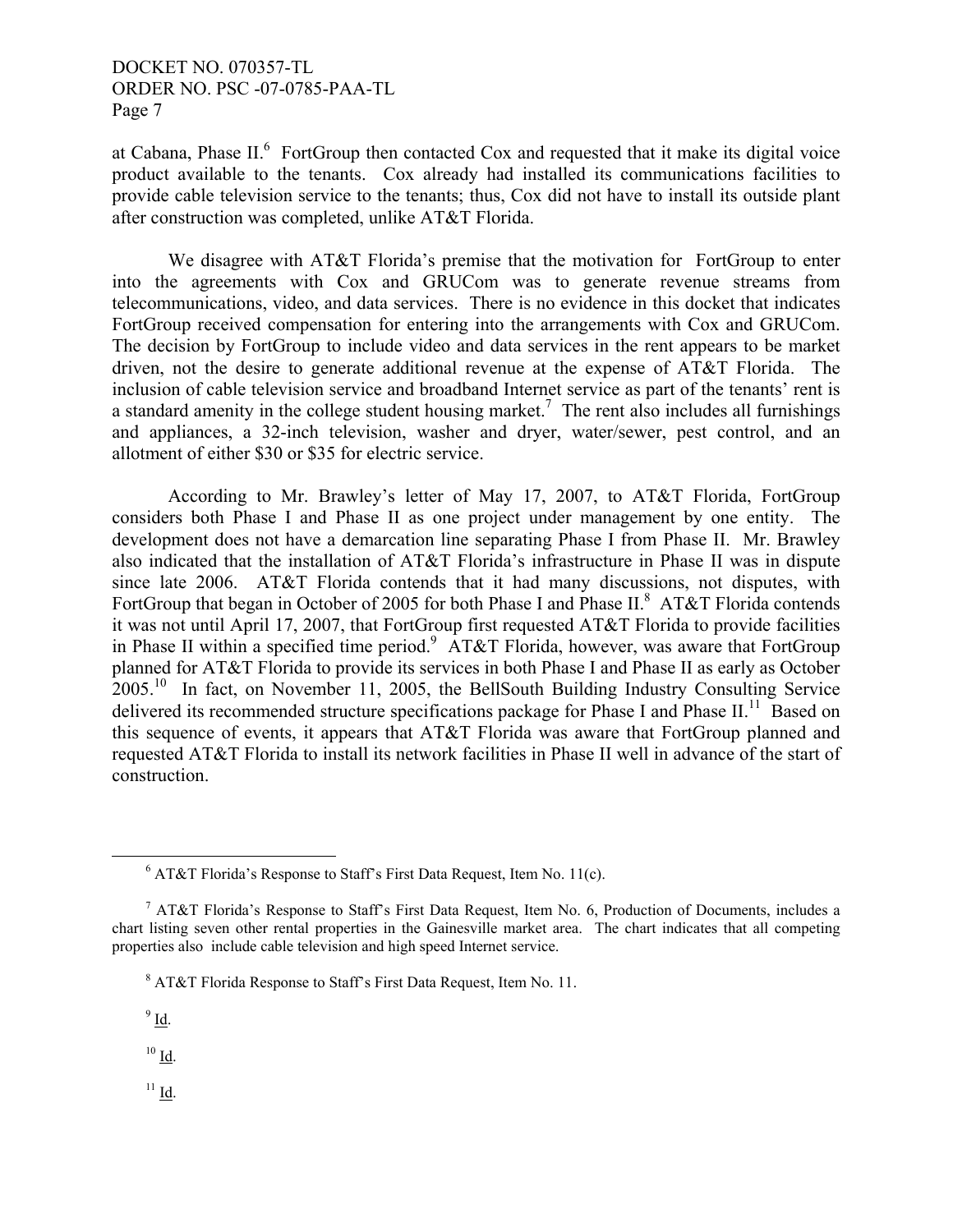On April 30, 2007, AT&T Florida sent FortGroup a letter requesting that the developer pay to AT&T Florida the amount of \$79,945 before AT&T Florida would extend its lines to Phase II. FortGroup responded to AT&T Florida indicating that AT&T Florida's request for payment was so late in the construction process that FortGroup was not afforded sufficient time to consider AT&T Florida's demands. The payment AT&T Florida is requesting would be for installing its outside plant and connecting to each of the apartment buildings in Phase II. FortGroup already pre-wired the network terminating wire in all the apartment buildings as part of its construction. Copies of emails and correspondence between FortGroup and AT&T Florida filed in response to our staff's First Data Request provide more detail and further insight into AT&T Florida's conduct related to requesting payment of special construction charges. The information was filed under a Notice of Intent to Request Specified Confidential Classification, and as such, cannot be openly discussed in this order.

 AT&T Florida's letter of May 18, 2007, to Mr. Brawley, indicates that on May 7, 2007, Mr. Brawley advised AT&T Florida that FortGroup would not pay the requested amount and that FortGroup was going to work with GRUCom and Cox in order to obtain the services, including voice service, for the development. AT&T Florida further indicates that on May 16, 2007, Mr. Brawley advised that FortGroup had made the decision to use another vendor to provide voice service and did not require or request AT&T Florida to provide voice service for Cabana, Phase II. In the same letter, AT&T Florida advised FortGroup that it understands that FortGroup has chosen another communications service provider to install its communications facilities at Cabana, Phase II, to the exclusion of AT&T Florida, and that AT&T Florida thus believes that it is relieved of its COLR obligation to serve the property pursuant to the provisions of Section 364.025, Florida Statutes.

 AT&T Florida estimates the take rate for its voice services at Cabana, Phase II, will be low due to FortGroup's arrangements with other providers for the entire suite of services for the residents at Cabana, Phase II, and because payment for the alternative providers' video and data services are included in the residents' rent. We agree that the take rate for AT&T Florida's voice services will most likely be low, and because of the low take rate, AT&T Florida likely will not recover the amount of its investment to install its network in Cabana, Phase II, within five years. We estimate that it will take approximately fourteen years for AT&T Florida to recover its investment, given the information provided by AT&T Florida.

 Cox will be providing cable television service to all of the residents at Cabana and that Cox will offer its digital voice product to the residents in Cabana, Phase II, on an individual subscriber basis. GRUCom will be providing broadband data services to all of the residents. The fees for both data and cable television services are included in each resident's rent.

#### **Conclusion**

 Accordingly, we conclude that, on a going forward basis, AT&T Florida shall be relieved from its carrier-of-last-resort obligation to provide basic local telecommunications service to the tenants in Phase II of the development known as Cabana South Beach Apartments, located in Alachua County, Florida, based solely on the fact that the developer has restricted AT&T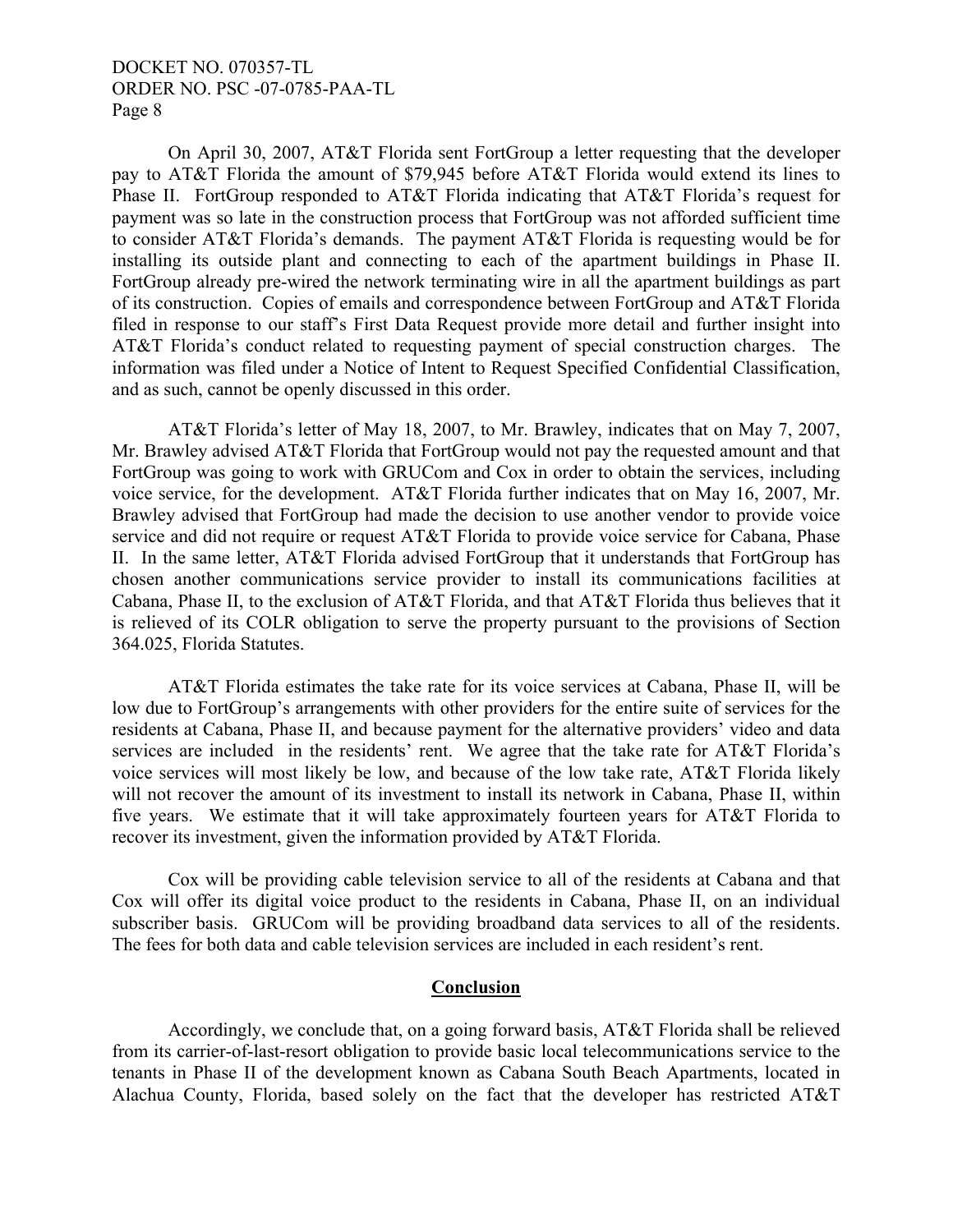Florida's access to the property. No other reason in the petition need be considered. In the future, should the facts and circumstances change, and the developer requests AT&T Florida to install network facilities to serve the tenants in Cabana, Phase II, the facts and circumstances existing at that time shall be used to determine whether AT&T Florida is obligated to provide service as the carrier-of-last-resort.

Based on the foregoing, it is

 ORDERED by the Florida Public Service Commission that on a going forward basis, AT&T Florida shall be relieved from its carrier-of-last-resort obligation to provide basic local telecommunications service to the tenants in Phase II of the development known as Cabana South Beach Apartments, located in Alachua County, Florida, based solely on the fact that the developer has restricted AT&T Florida's access to the property. In the future, should the facts and circumstances change, and the developer requests AT&T Florida to install network facilities to serve the tenants in Cabana, Phase II, the facts and circumstances existing at that time shall be used to determine whether AT&T Florida is obligated to provide service as the carrier-of-lastresort. It is further

 ORDERED that the provisions of this Order, issued as proposed agency action, shall become final and effective upon the issuance of a Consummating Order unless an appropriate petition, in the form provided by Rule 28-106.201, Florida Administrative Code, is received by the Commission Clerk, 2540 Shumard Oak Boulevard, Tallahassee, Florida 32399-0850, by the close of business on the date set forth in the "Notice of Further Proceedings" attached hereto. It is further

ORDERED that in the event this Order becomes final, this docket shall be closed.

By ORDER of the Florida Public Service Commission this 26th day of September, 2007.

| $/s/$ Ann Cole          |
|-------------------------|
| <b>ANN COLE</b>         |
| <b>Commission Clerk</b> |

This is an electronic transmission. A copy of the original signature is available from the Commission's website, www.floridapsc.com, or by faxing a request to the Office of Commission Clerk at 1-850-413-7118.

 $(S E A L)$ 

HFM